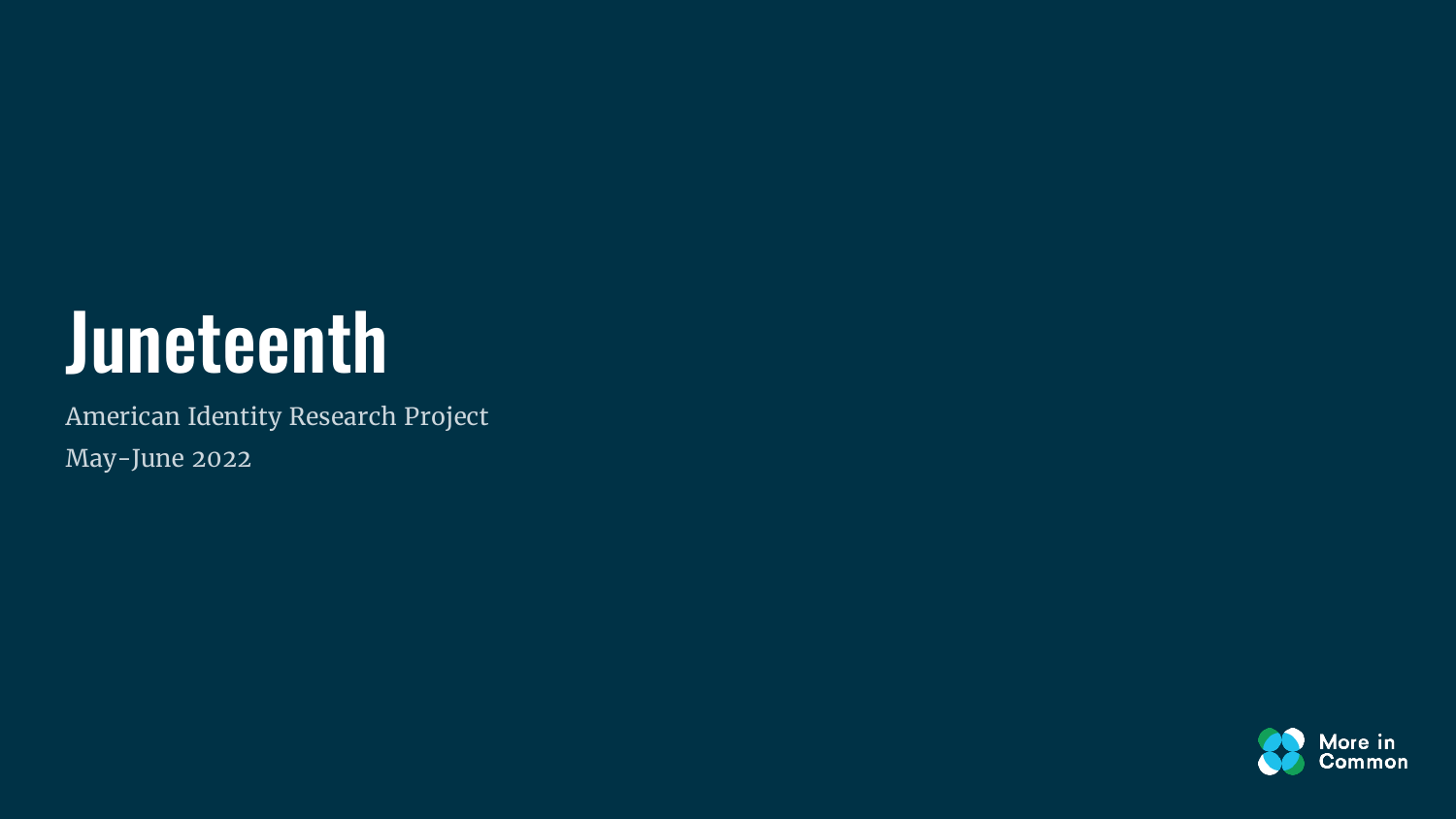#### INTRODUCTION

Although the United States has always had competing narratives about its national identity, today the competition has transformed into a dangerous fight. A critical piece of moving America towards a healthier, more inclusive democracy will be lifting-up narratives of national identity that can reach and resonate across lines of difference.

Since 2020, More in Common has been studying beliefs and attitudes towards American identity and how they vary across groups in the United States. Beginning in February 2022, More in Common began organizing monthly meetings of a table of non-profits and civil society partners who are similarly invested in the subject of American history and identity, and who want to act from an evidence base to draw Americans together. These partners serve as collaborators and informal advisers on this project.

Throughout 2022 More in Common has also maintained a diverse and representative online community of approximately 250 Americans for ongoing qualitative research activities, including online discussions, open ended questions,content tests and short surveys. A selection of relevant quotes from this community has been included in this report. These responses have been lightly edited for brevity and clarity and pseudonyms have been used to protect the anonymity of participants.

In May and June 2022 More in Common partnered with YouGov to field a national survey to a representative sample of 2,500 adult U.S. citizens. This survey is the first of three that will be fielded in 2022 to explore associations with American identity, figures and events in American history, connections to national holidays, aspirations for our shared future, and more.

The attitudes captured in the data show significant divisions around interpretation of U.S. history and a wide spectrum of strength of attachment to American identity. However, between the points of polarization we see meaningful commonality in seeing the United States with nuance and humility, indicating the potential for American identity to help transcend conflict between groups and bridge lines of political division.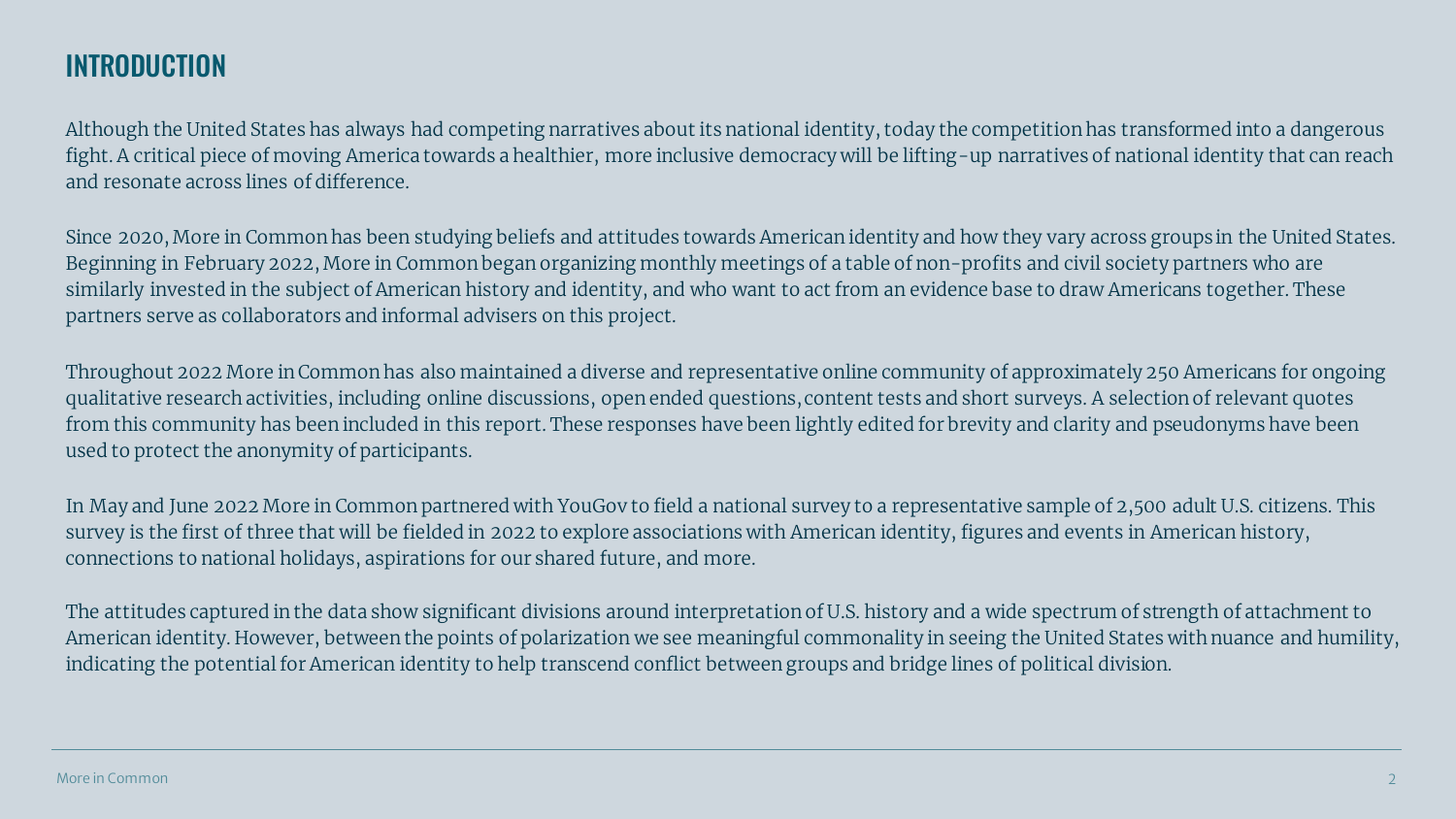#### RESEARCH METHODOLOGY

More in Common partnered with international polling company YouGov to conduct online survey interviews with n=2,500 adult US citizens from May 17 to June 3, 2022. The data was weighted to be representative of American citizens using propensity scores, with score functions including gender, age, race, education, and region. The weights were then post-stratified on 2020 Presidential vote choice, and a four-way stratification of gender, age (6-category), race (5-category), and education (4-category). The margin of error (adjusted for weighting) is  $+/-1.96$  for the US average and higher for subgroups.

**US Citizen Survey Americans in Conversation - online research community** *Results are shown as "U.S. Average". Results are shown in selected quotes.*

> More in Common has recruited and maintained an online research community since February 2022 for ongoing qualitative research activities. The panel includes approximately representative distributions of Americans along lines of gender, age, race, political party, educational level, and geographic region. The relevant exercises to this study include:

- *Juneteenth activity*
	- $N = 271$  Americans
	- Fielded on May 31 June 6, 2022

Responses to these activities were aggregated, analyzed, and then reviewed for representative quotes that illustrate key sentiments on the subjects studied.

Where provided, names have been changed to protect the privacy of the respondent.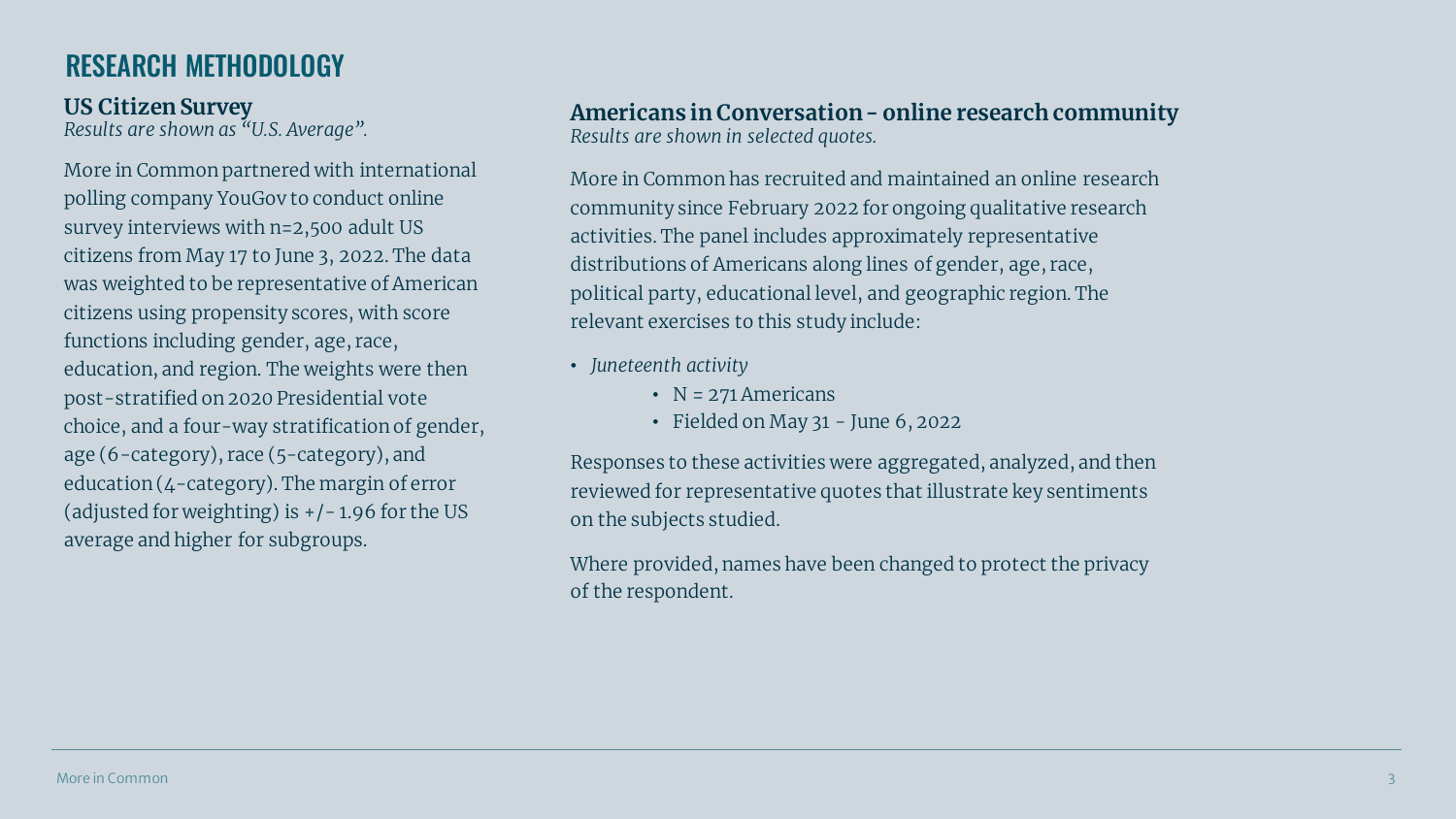#### EXECUTIVE SUMMARY

#### **1. There is wide recognition of division, including around U.S. history**

Overall, 77% of Americans say the country feels divided today, and they are almost 20 times more likely to say that the United States is "very divided" (56%) than that it is "very unified"  $(3\%)$ .

Americans see our divisions as dangerous. Fully 81% believe that the greatest threats to the country come "from within the United States", rather than "abroad from foreign nations" (19%).

Only 10% of Americans think that the United States is unified today on the topic of U.S. history. Fully 71% say that we are somewhat or very divided.

#### **2. Today, Juneteenth has low significance to most, except among Black Americans**

As America approaches the second year that Juneteenth is a federal holiday, the occasion holds significance to relatively few. Juneteenth holds comparable significance to Columbus Day, and far less than MLK Day, 4th of July, or Thanksgiving.

However, Black Americans rated Juneteenth with an average of 72 out of 100 in personal significance, more than double the national average, and placing it on near equal footing with Veterans Day, Memorial Day, and Thanksgiving among Black Americans.

Democrats and Gen Z also express high levels of warmth towards the new federal holiday, while older generations and Republicans are cooler towards it.

#### **3. However, Americans agree on principles for teaching and dealing with the past**

Americans say it is important for students to be taught the history of their own racial backgrounds as well as of Americans of different races. This consensus extends to recognizing the importance of teaching "the history of racism in America".

Meanwhile there is little appetite for shielding students from US history's uglier chapters. Most agree that "Books with content that may offend people should not be removed from schools or libraries, but rather left for students to grapple with."

Despite divisions and disagreements, American identity is important to 3 in 4 (76%), and it is important to at least 60% of Americans spanning across racial groups, generations, and political parties.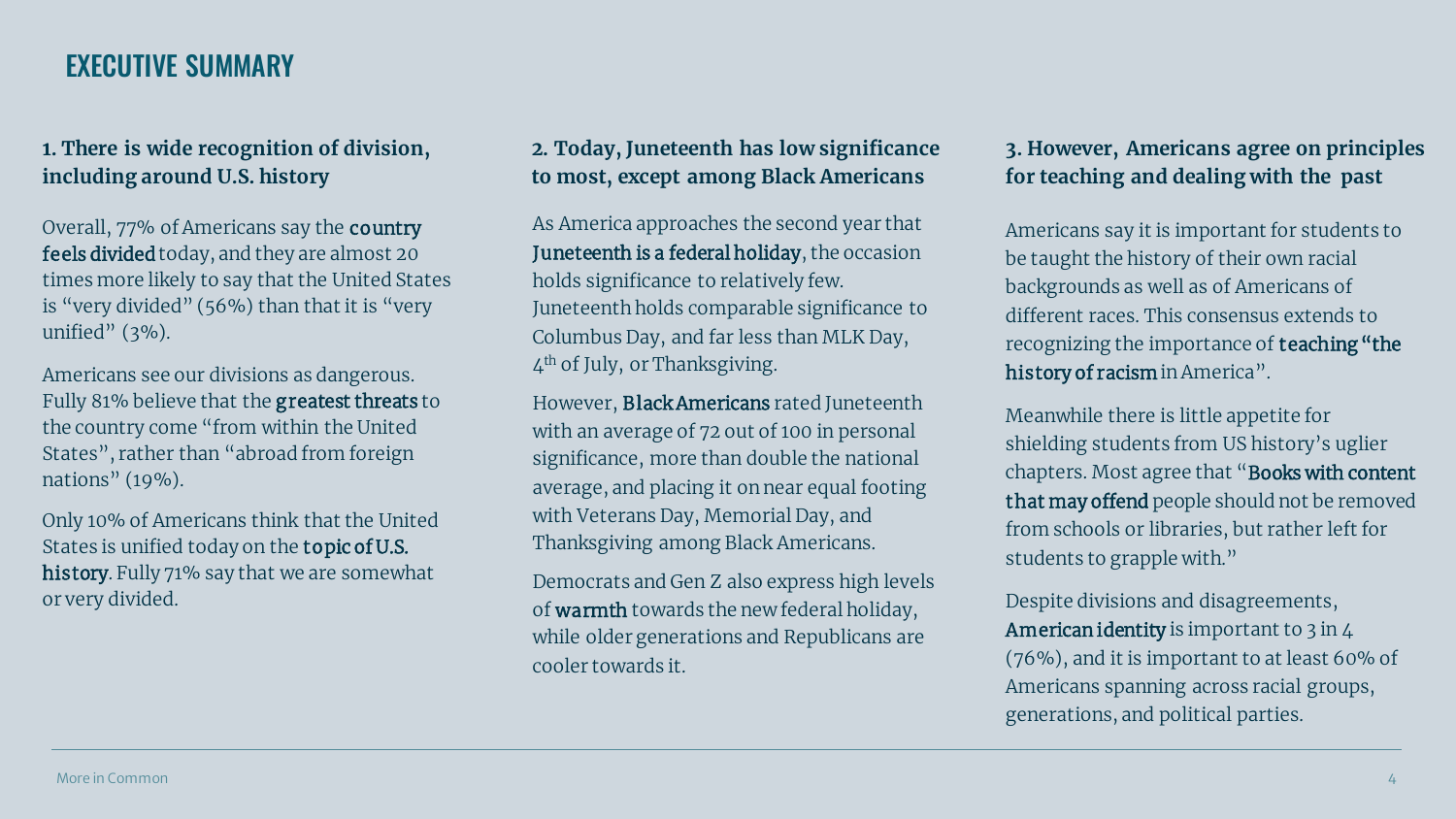### Divisions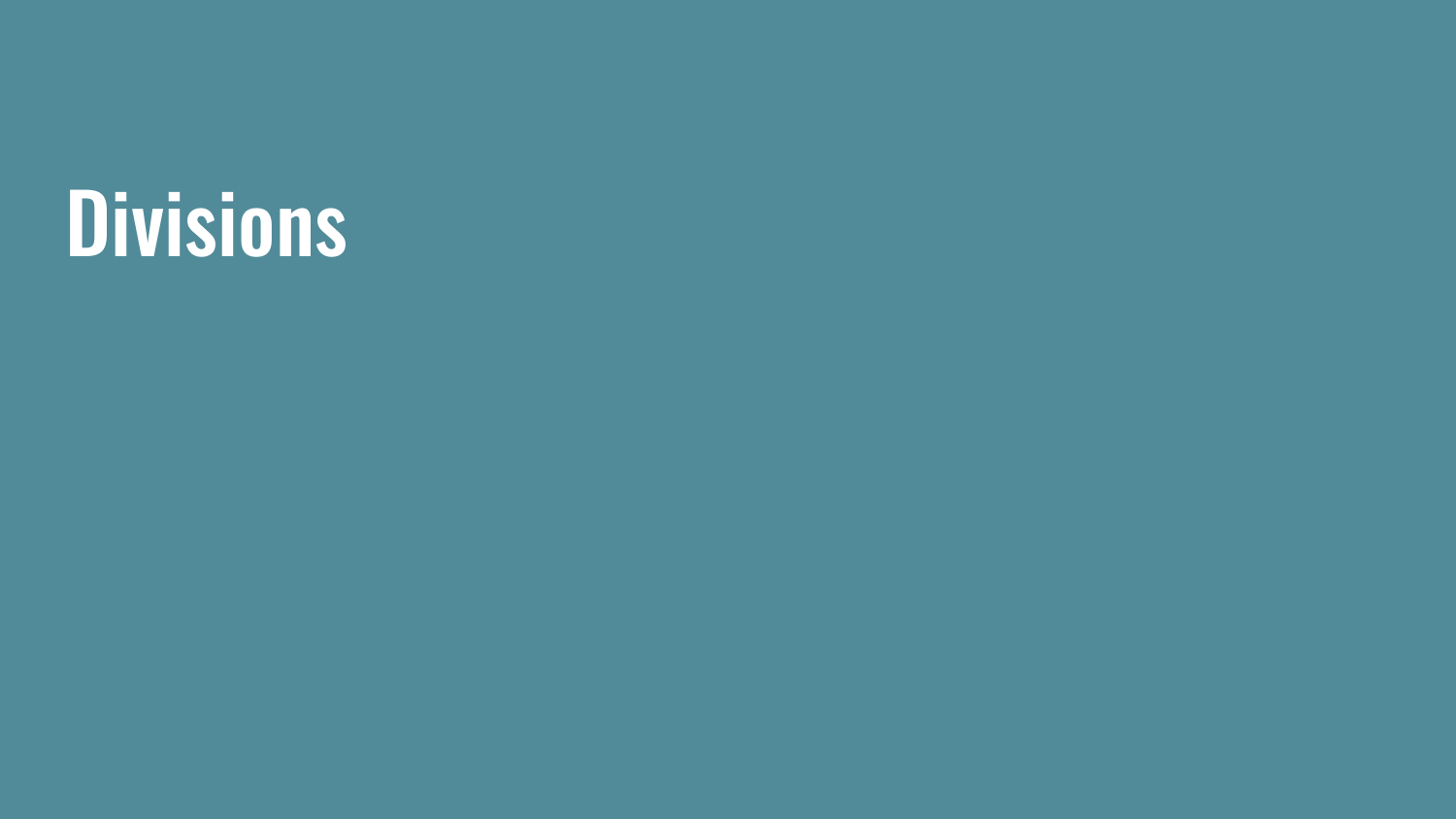## 77%

of Americans say that the country feels either "somewhat" or "very divided" today.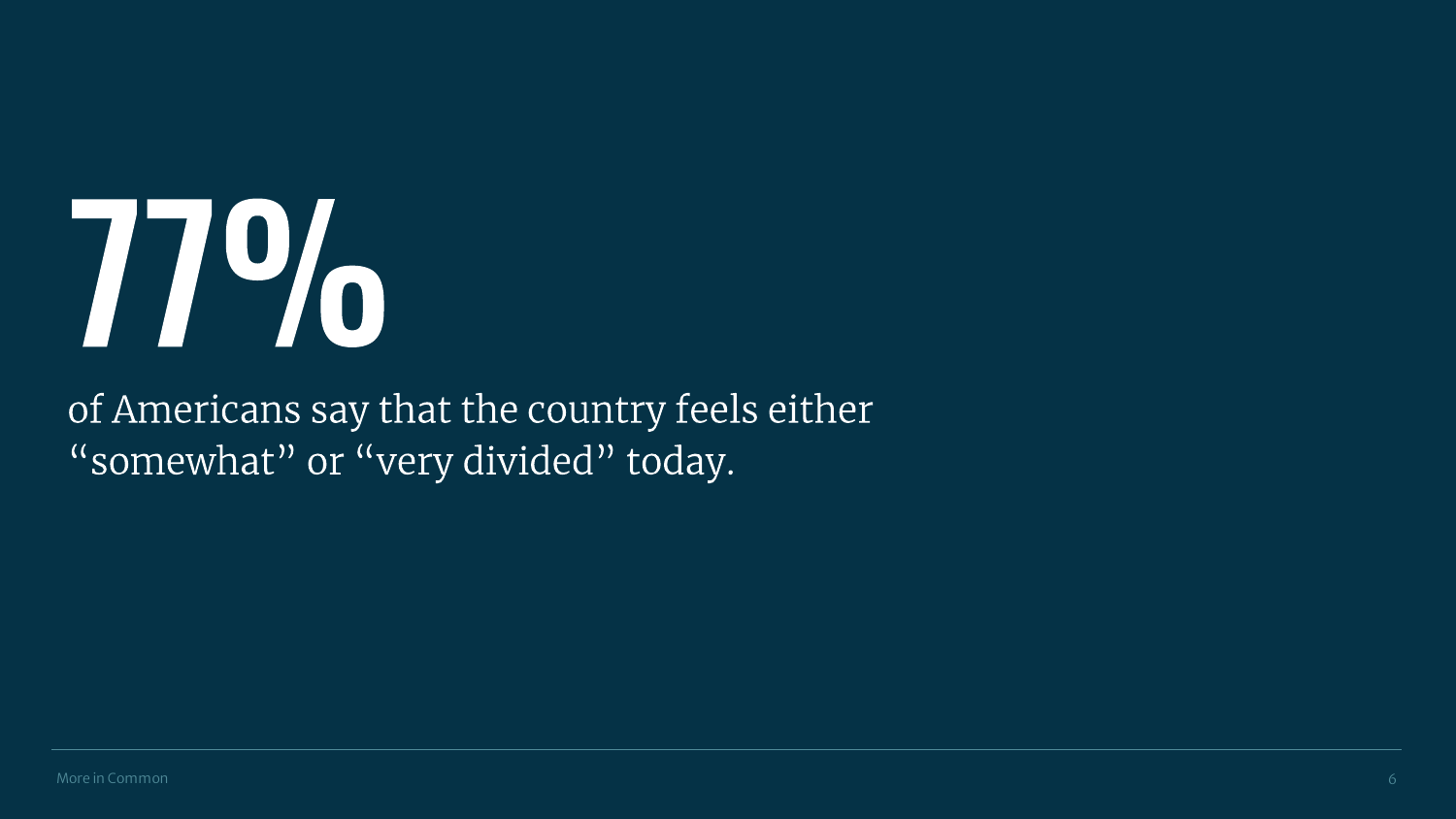# 71%

of Americans say that today the country feels either "somewhat" or "very divided" on the topic of U.S. history.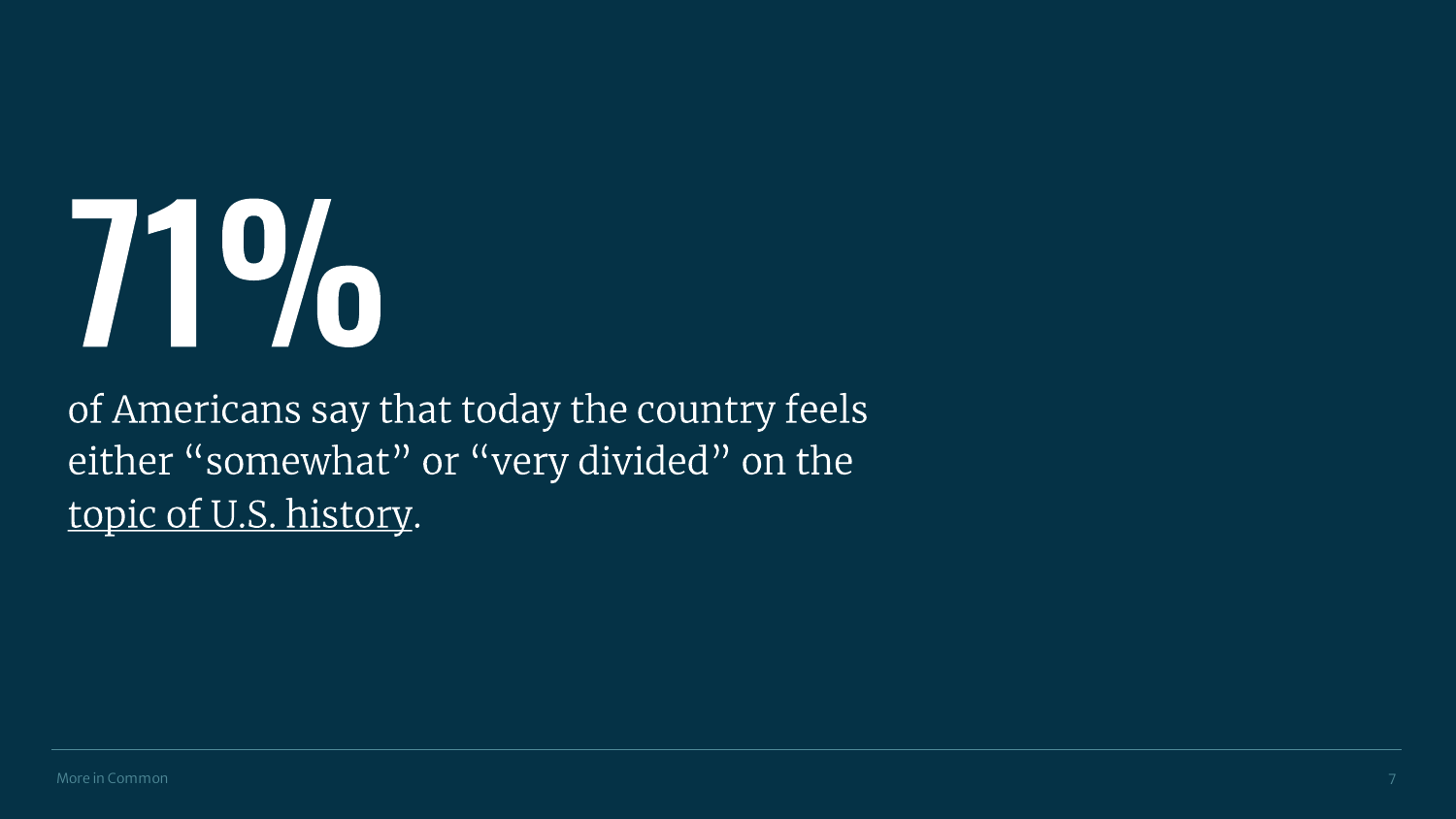#### 7 in 10 Americans believe that the country is very or somewhat divided on the topic of US history.

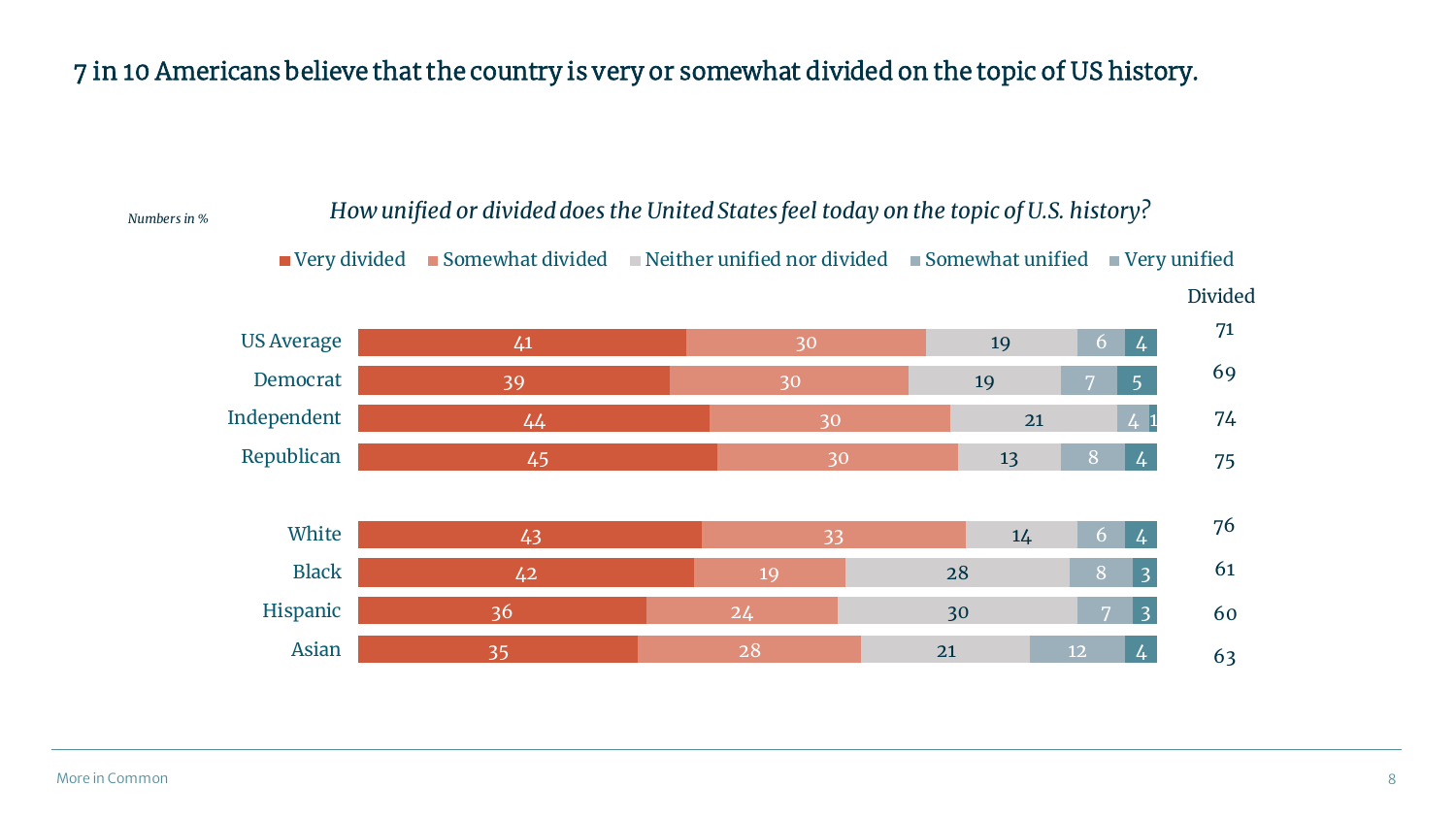While most Americans in each generation feels the country is divided on the topic of US history, compared to Millennials and Gen Z, Americans from older generations are more likely to say so.

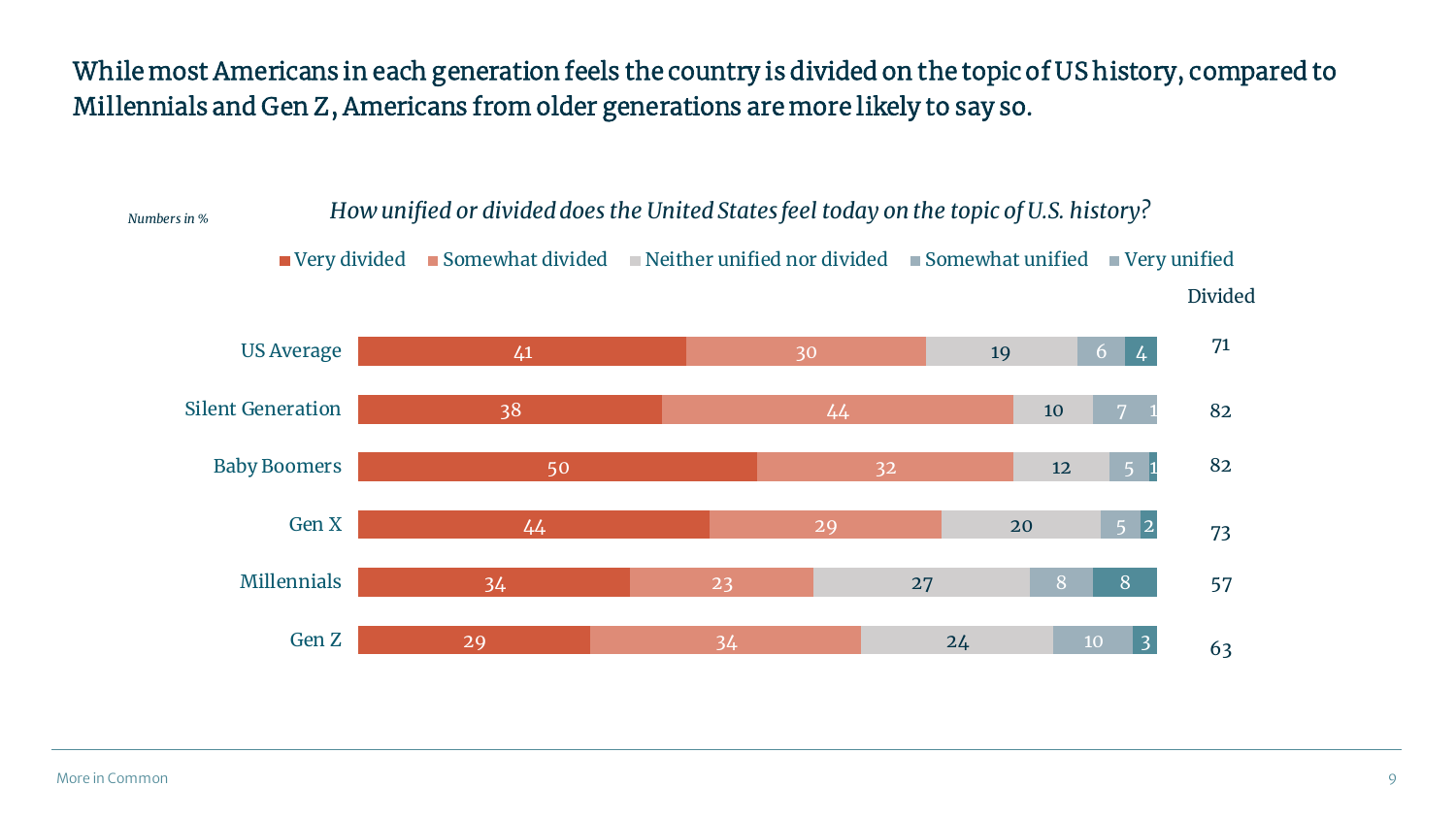### Juneteenth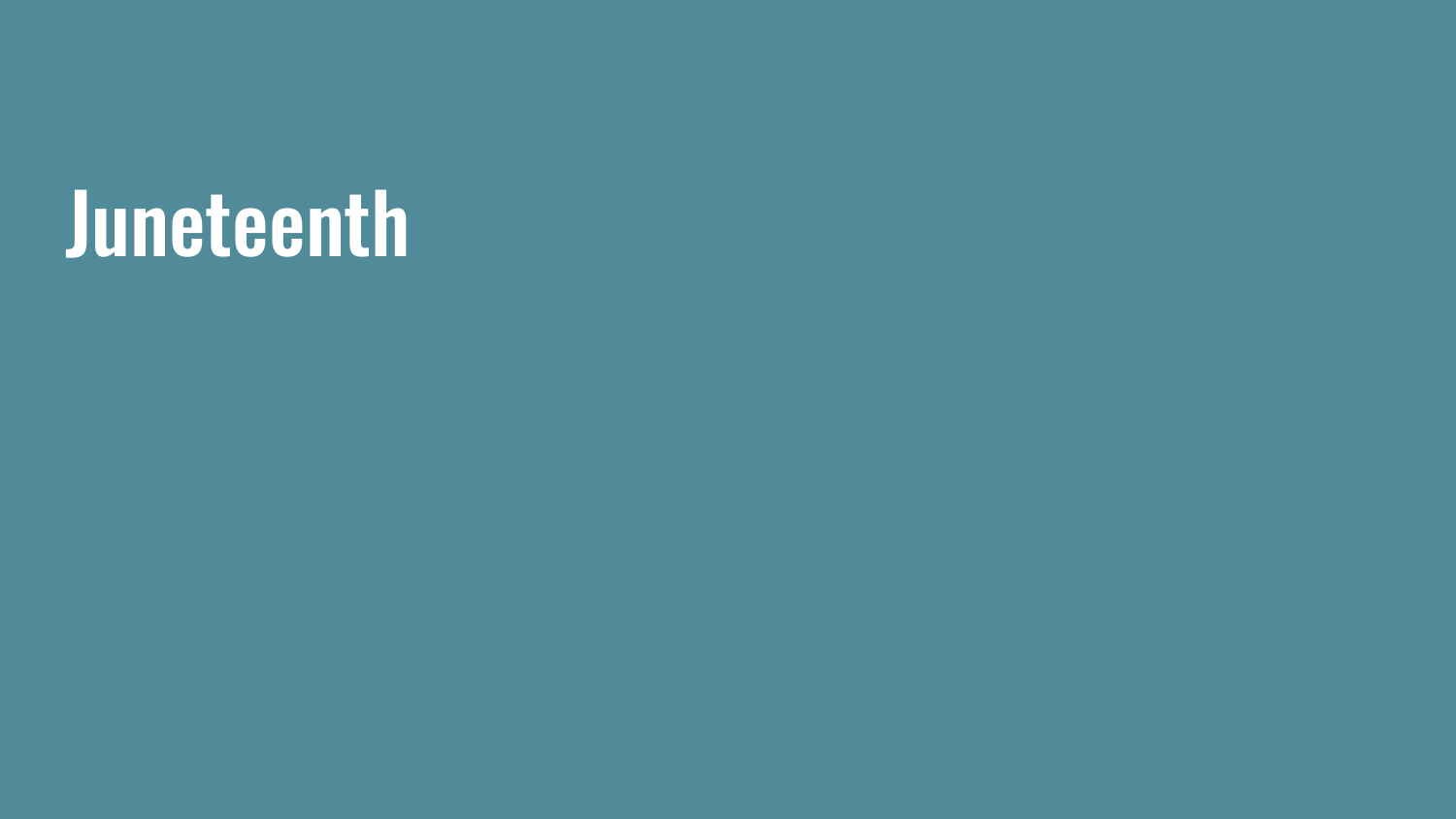### **34 O** of Americans feel that Juneteenth is significant to them personally. significant to them personally.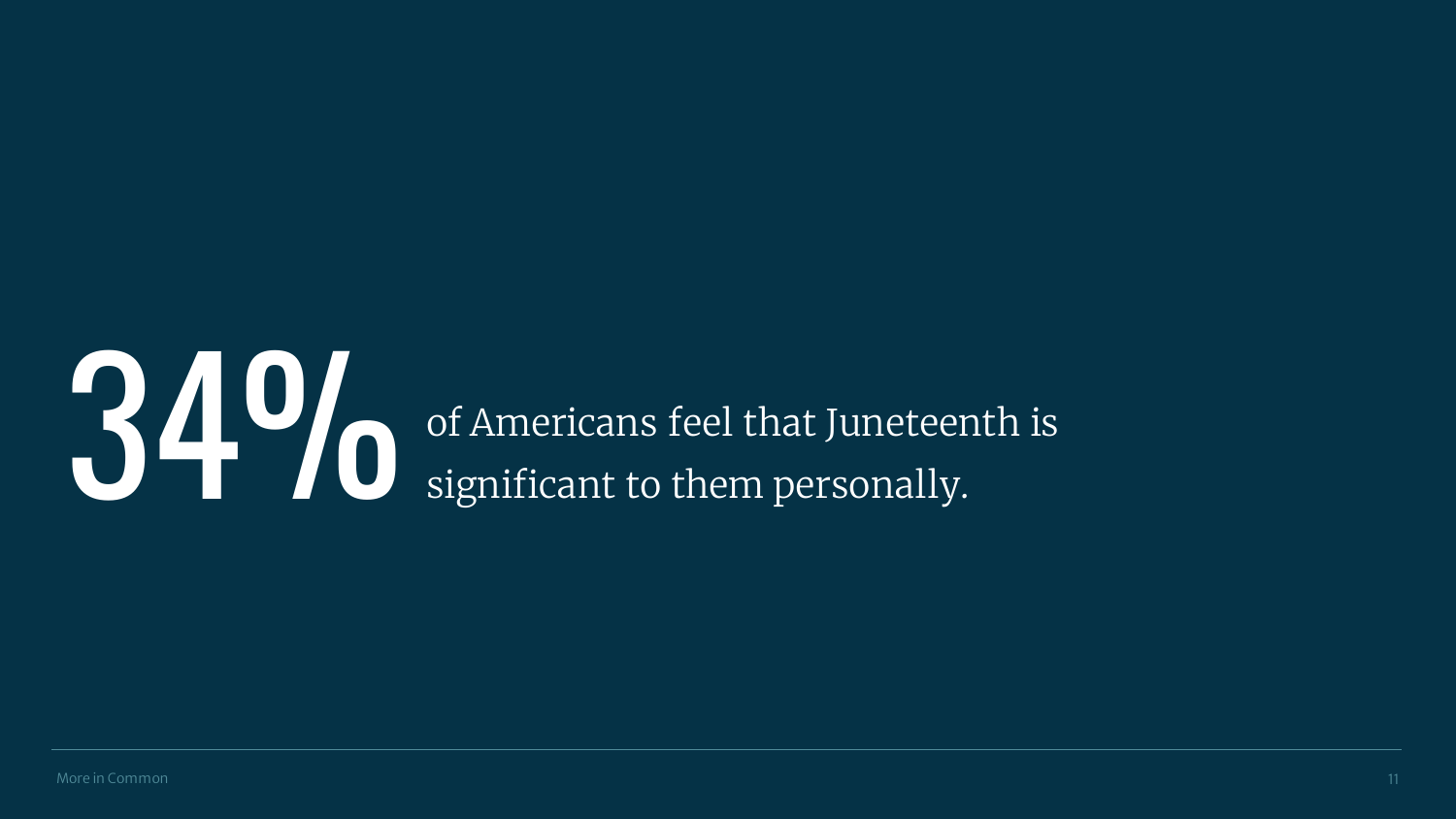#### Half of Democrats say that Juneteenth is somewhat or very significant to them personally. 1 in 5 Republicans and 1 in 4 Independents feel the same way.



More in Common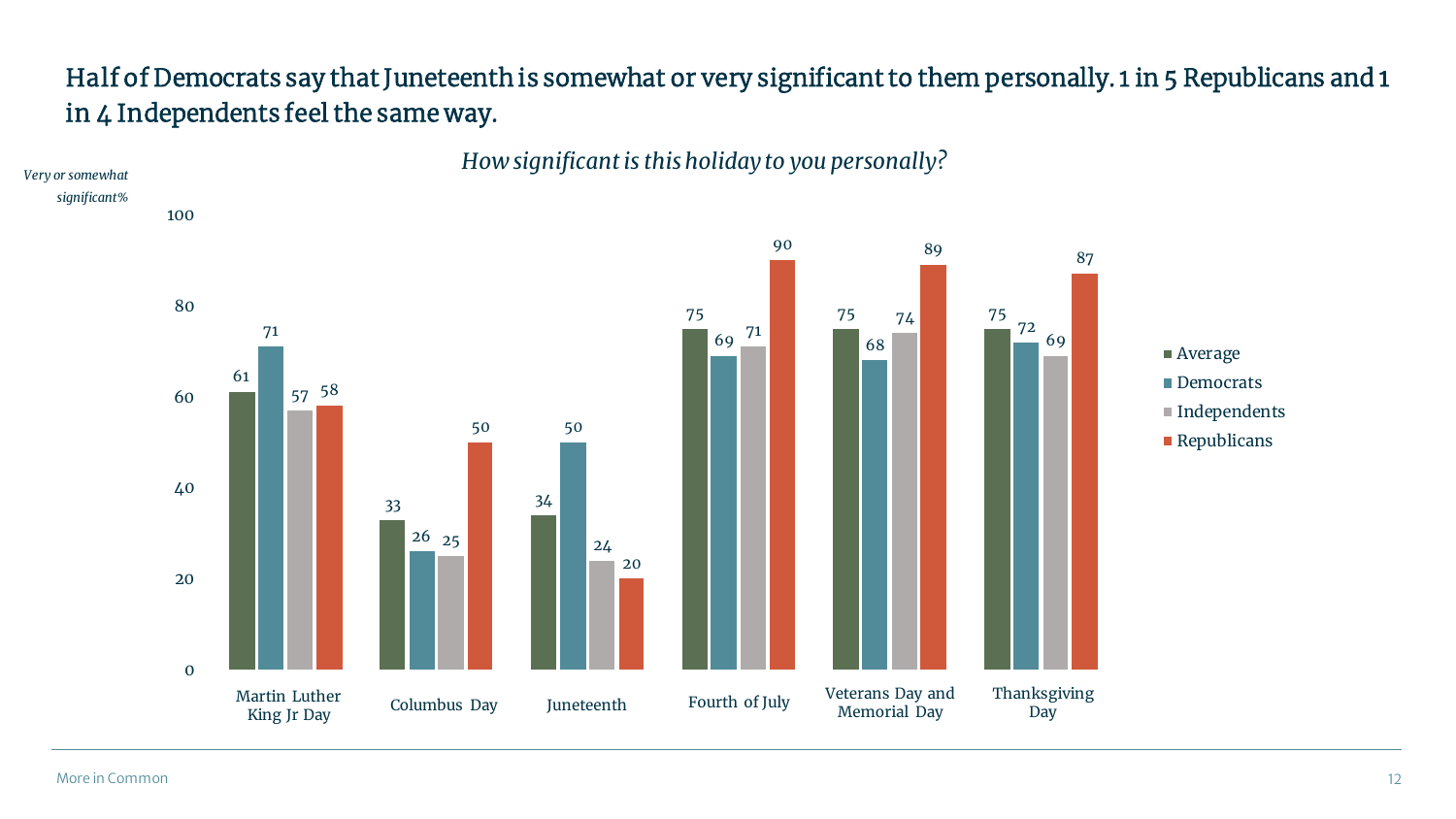#### Fully 7 in 10 Black Americans view Juneteenth as somewhat or very significant personally, whereas less than one third of white and Asian Americans feel the same way.



*How significant is this holiday to you personally?*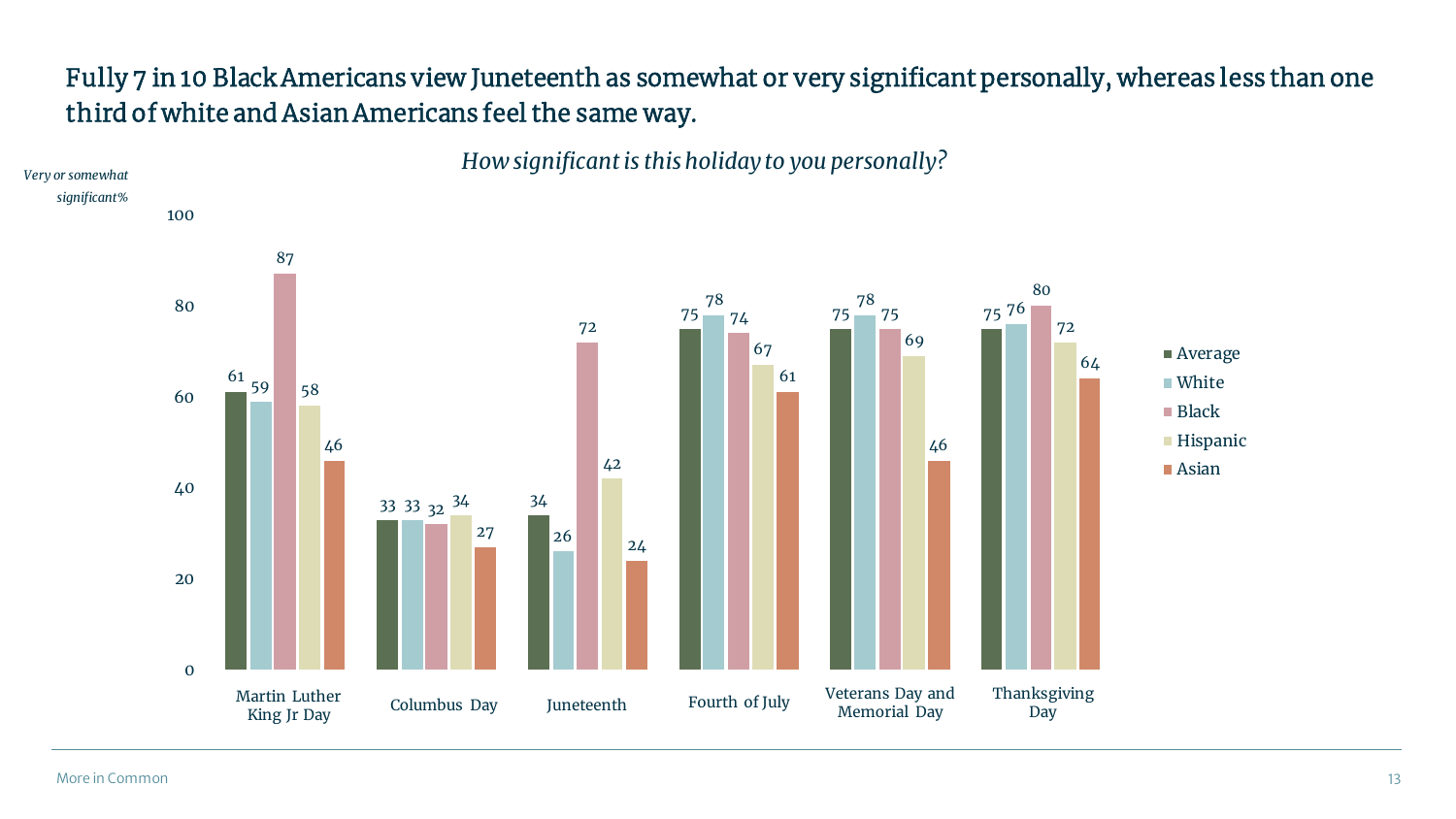#### About 4 in 10 Millennial and Gen Z respondents say Juneteenth is significant to them, compared to less than one in five in the Silent Generation.

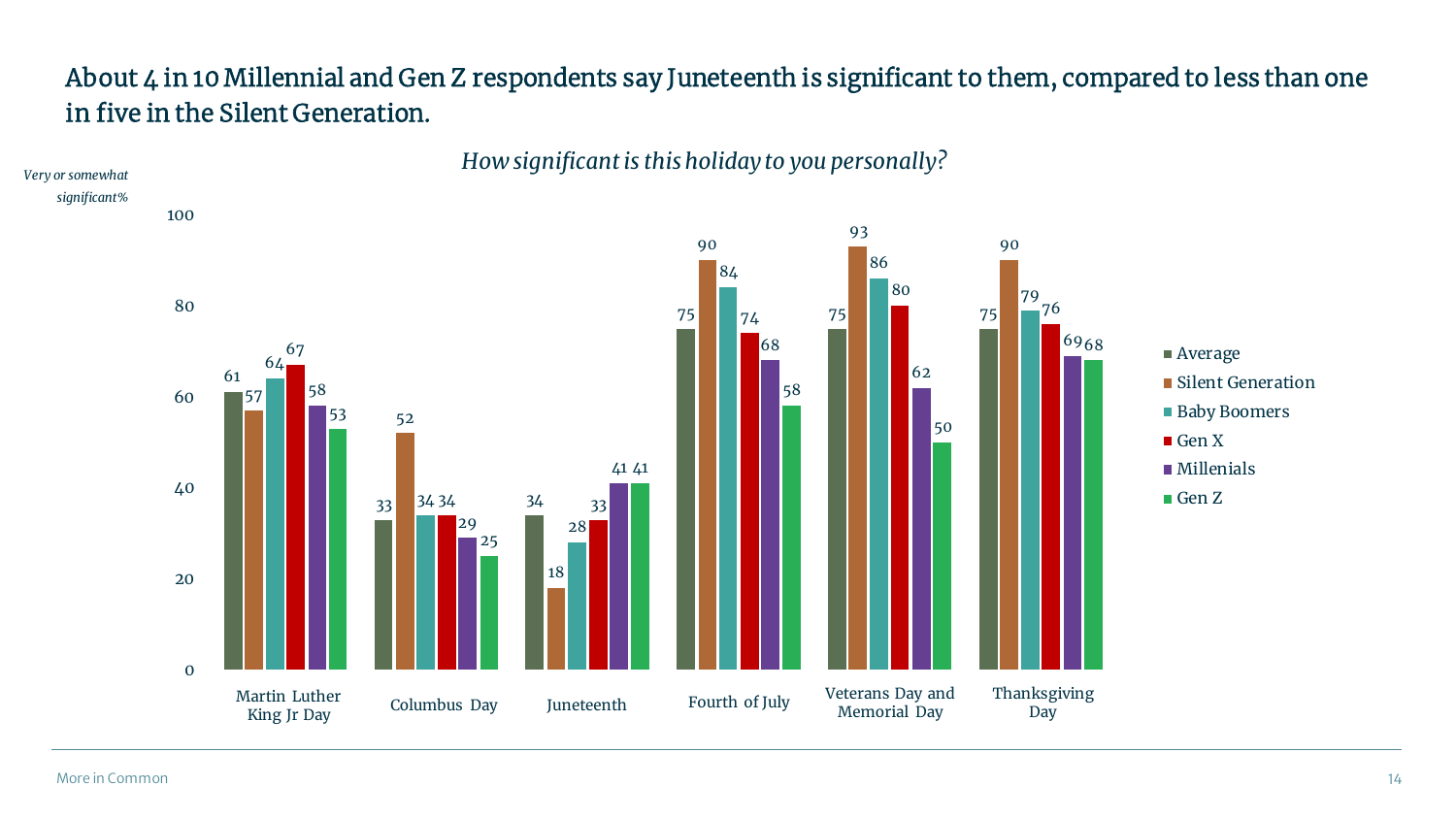Americans in general feel lukewarm towards Juneteenth, compared to other holidays.

Democrats, Black Americans, and younger Americans are more likely to feel warmer towards Juneteenth.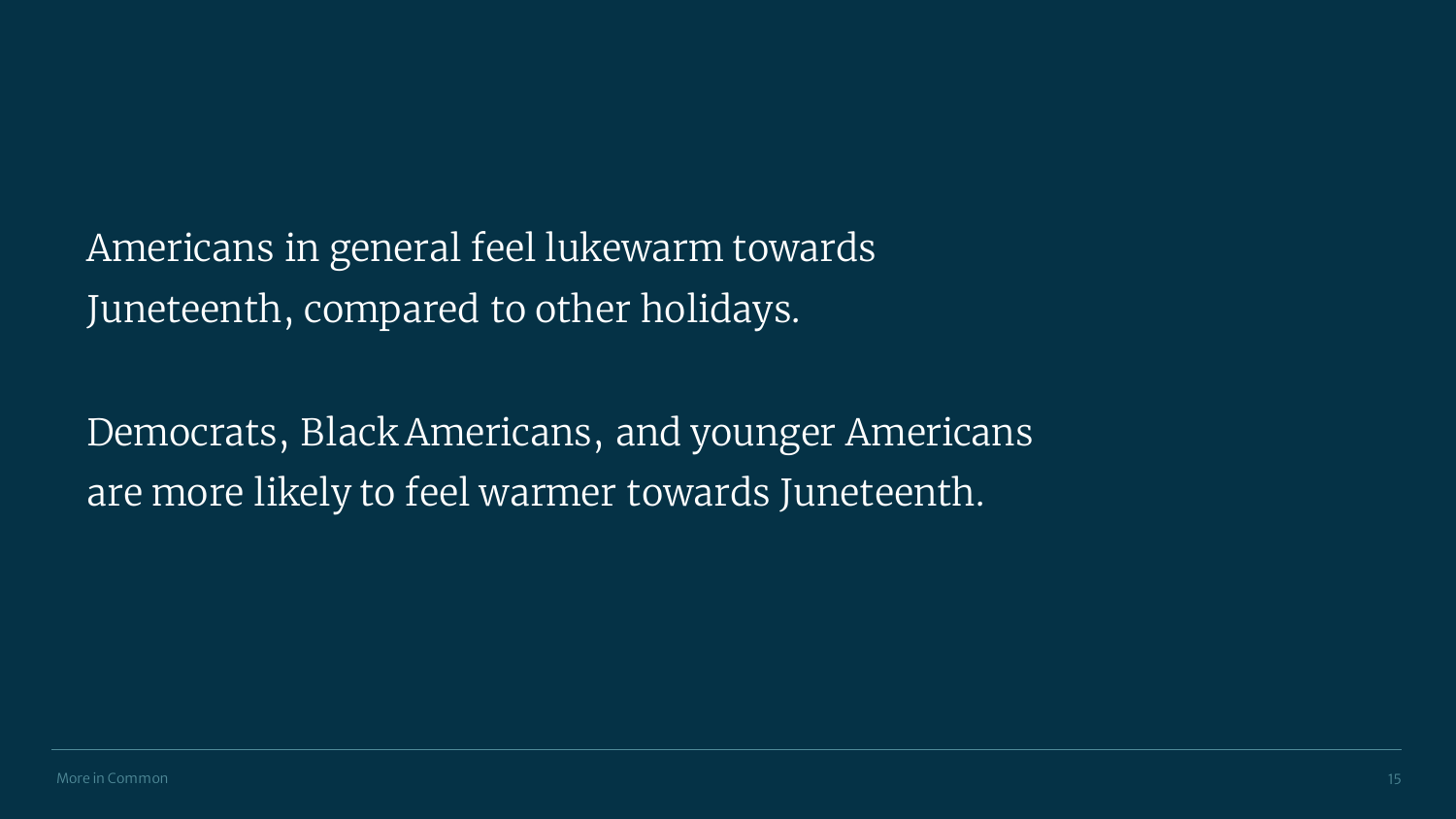#### Americans in general feel warmer towards 4th of July, Veterans Day, Thanksgiving and MLK Day than Juneteenth. Democrats feel significantly warmer than Republicans towards Juneteenth.



More in Common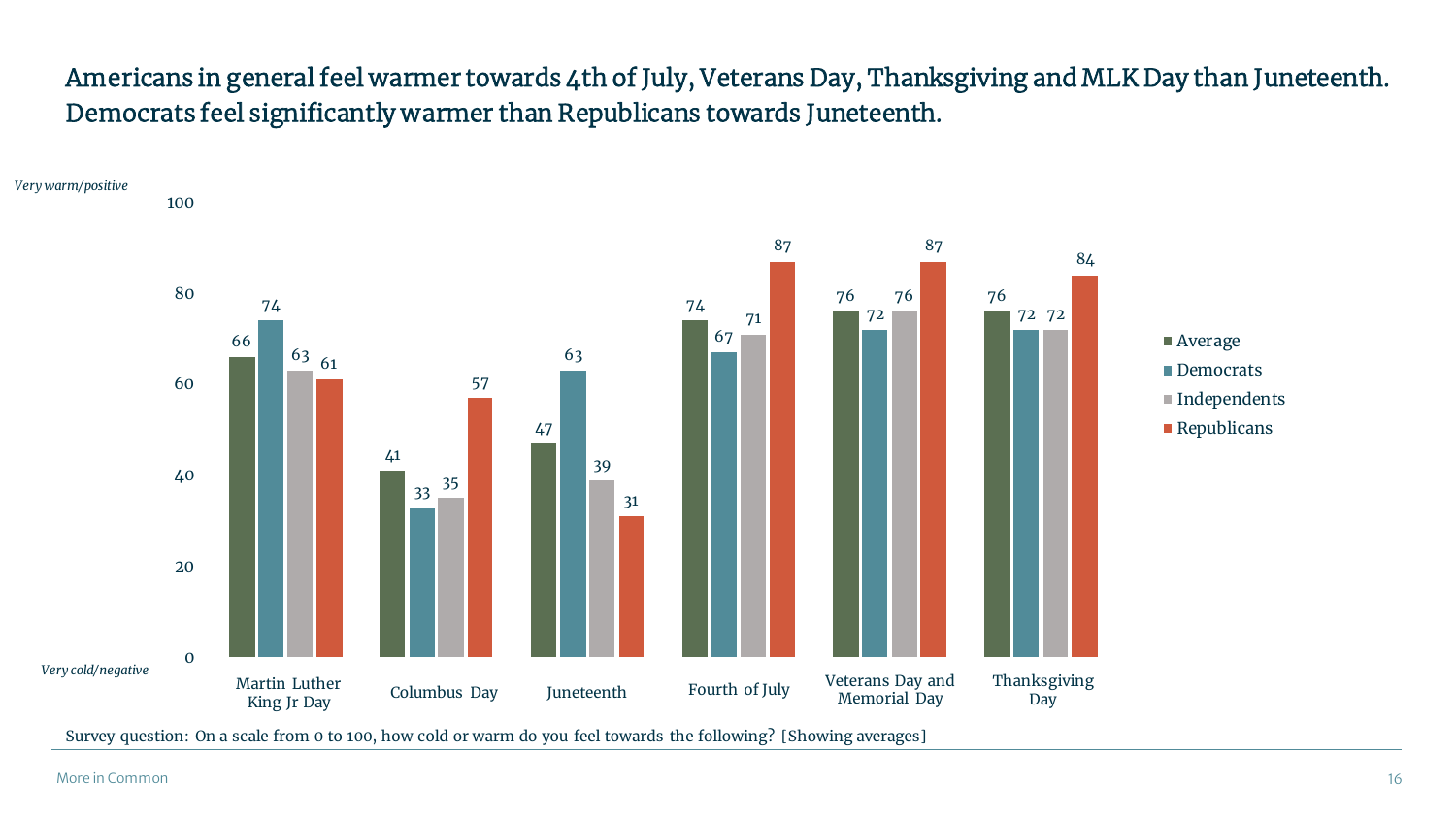#### Compared to other racial groups, Black Americans feel significantly warmer towards MLK Day and Juneteenth.



Survey question: On a scale from 0 to 100, how cold or warm do you feel towards the following? [Showing averages]

*Very warm/positive*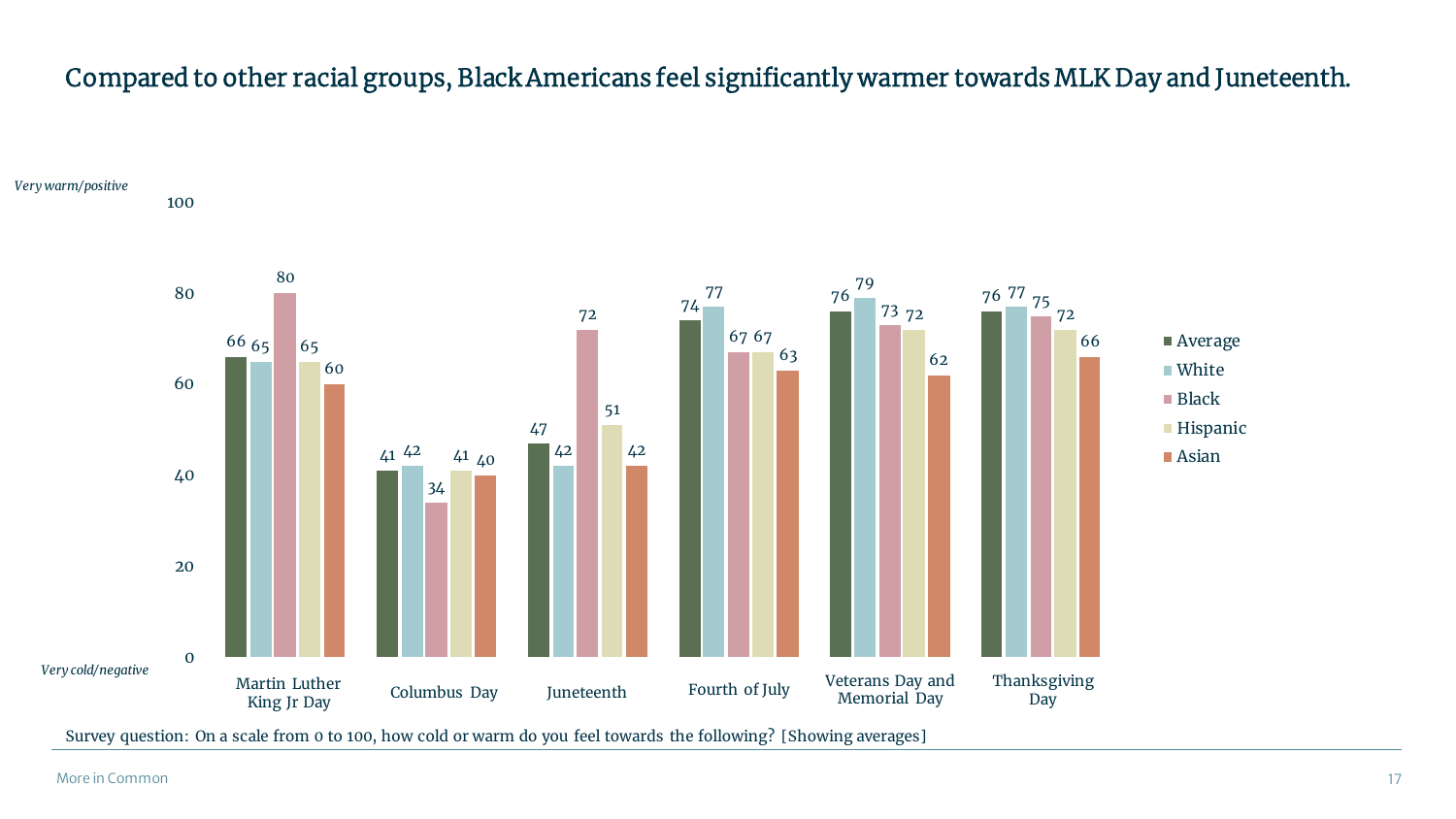#### Younger generations feel more warmly towards Juneteenth. Older generations feel more warmly towards Columbus Day, Fourth of July, Veterans/Memorial Day, and Thanksgiving.



Survey question: On a scale from 0 to 100, how cold or warm do you feel towards the following? [Showing averages]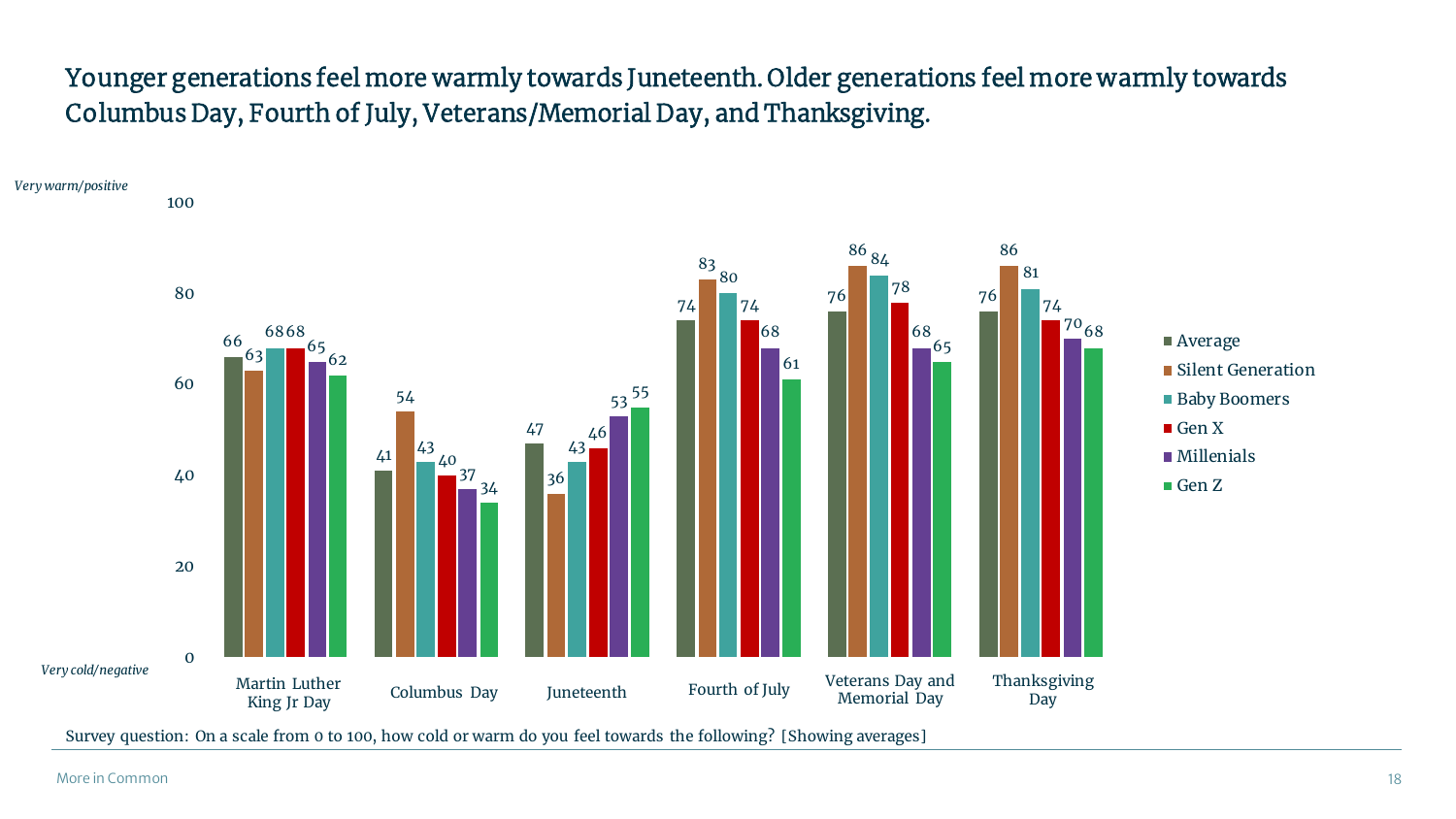Some believe that compared to other historical events Juneteenth is not significant enough to warrant national celebration; a few feel that there is too much emphasis on race and making Juneteenth a national holiday is exclusionary to other racial groups.

> *"I don't think the country should celebrate this day. It is a relatively insignificant day in history. For instance, shouldn't we as a nation celebrate the day the emancipation proclamation was signed and put in force. That impacted the entire nation. June 19th impacted Galveston, TX."*

*– Victor, age 55-64 White male, Devoted Conservative, California*

*"I think they should celebrate but it has proven to be exclusionary and clearly established as a 'black' holiday that instead of celebrating progress and something positive, it is used as a club to make others feel bad. It is the only race-based holiday and seems to be the way people want to celebrate it."*

*– Bill, age 35-44 White male, Traditional Conservative, Ohio*

Survey question: How do you think the country should celebrate Juneteenth?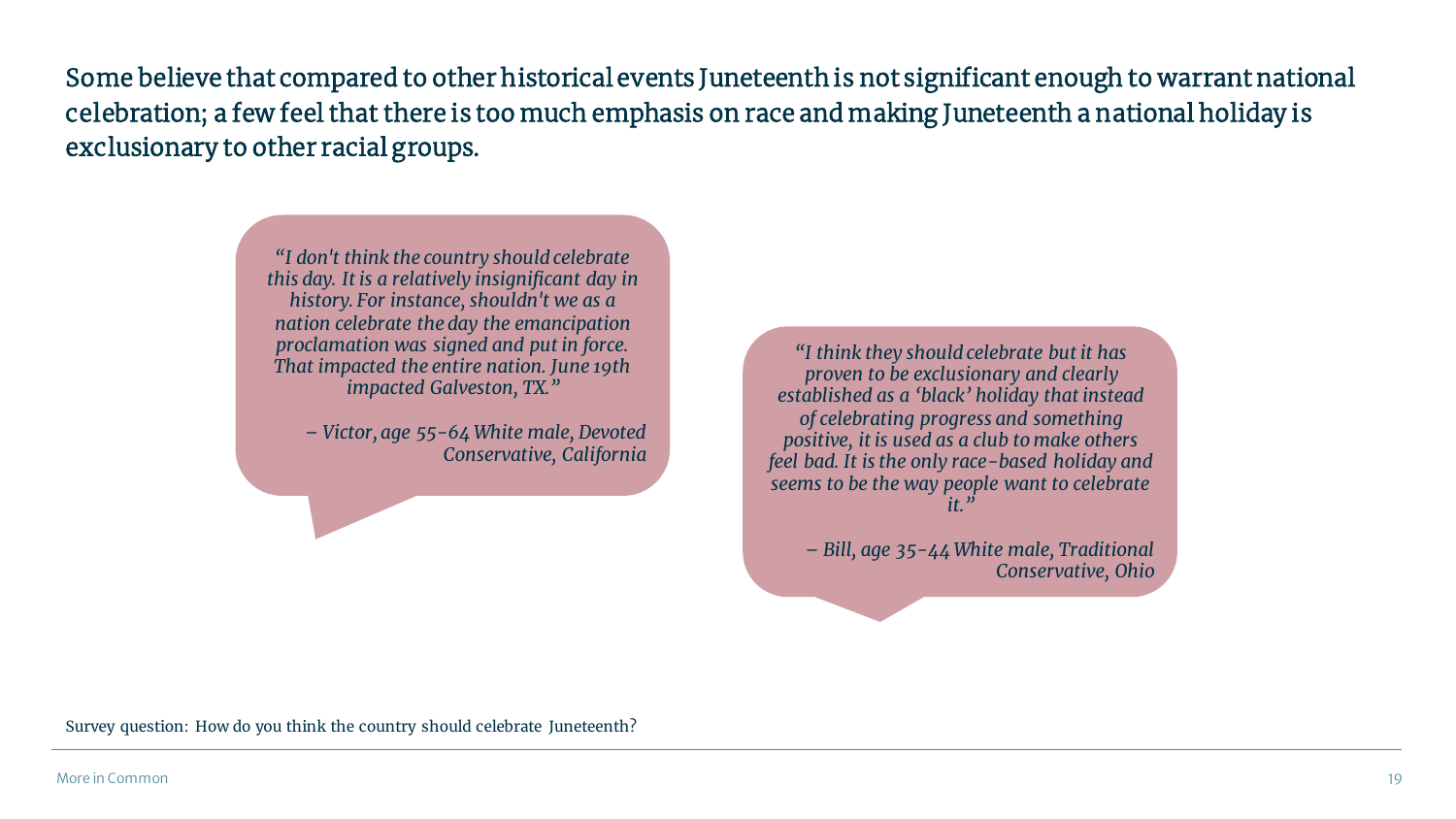Many believe that the country should celebrate Juneteenth by officially recognizing its significance, organizing gatherings and educational events. Others are less sure how to celebrate the holiday appropriately.

#### Community events and celebration

Uncertainties around celebrating Juneteenth

*"General community gatherings, cultural/educational events, readings, art activities and performances, parties/cookouts/picnics, decorations."*

> *– Kyle, age 35-44 Black male, Progressive Activist, Pennsylvania*

*"They should plan some outdoor activities, open museum when citizens can see a video/audio visual about the Juneteenth and why it is important to the US."*

*– Simon, age 35-44 Asian male, Traditional Conservative, California*

*"Not sure, as a middle-aged liberal white woman, if I should be celebrating or not. I DO NOT want to be politically incorrect."*

> *– Nora, age 45-54 White female, Progressive Activist, New York*

*"I think it should be a national day of education, so that everyone understands the significance of this holiday. We should also use the day to do acts of service aimed at helping those in our communities who were directly impacted by slavery."*

> *– Marion, age 35-44 White female, Traditional Liberal, Kentucky*

Survey question: How do you think the country should celebrate Juneteenth?

*"Unsure what we would do other than honor it."*

*– Caroline, age 45-54 White female, Traditional Conservative, California*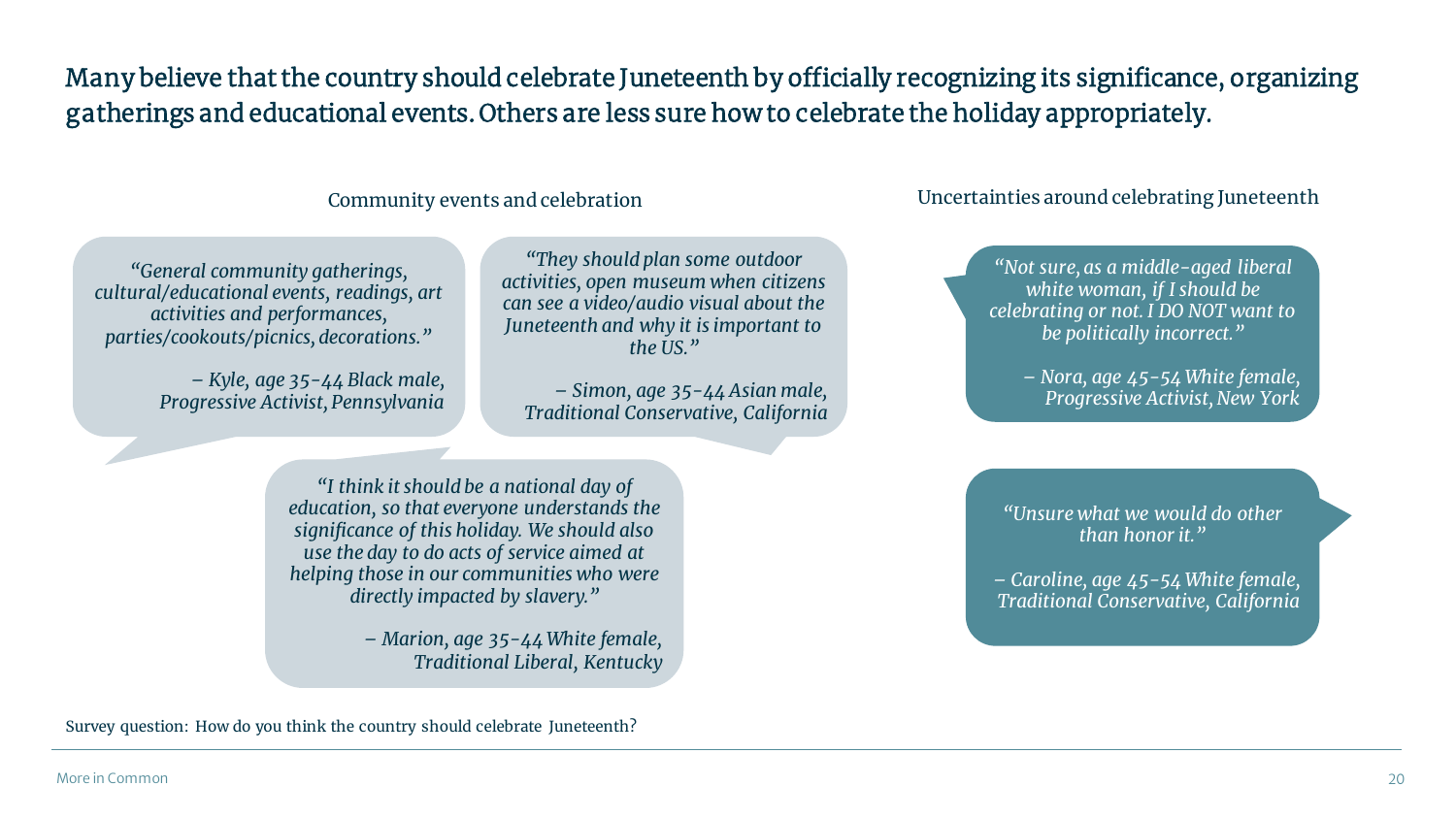## Teaching history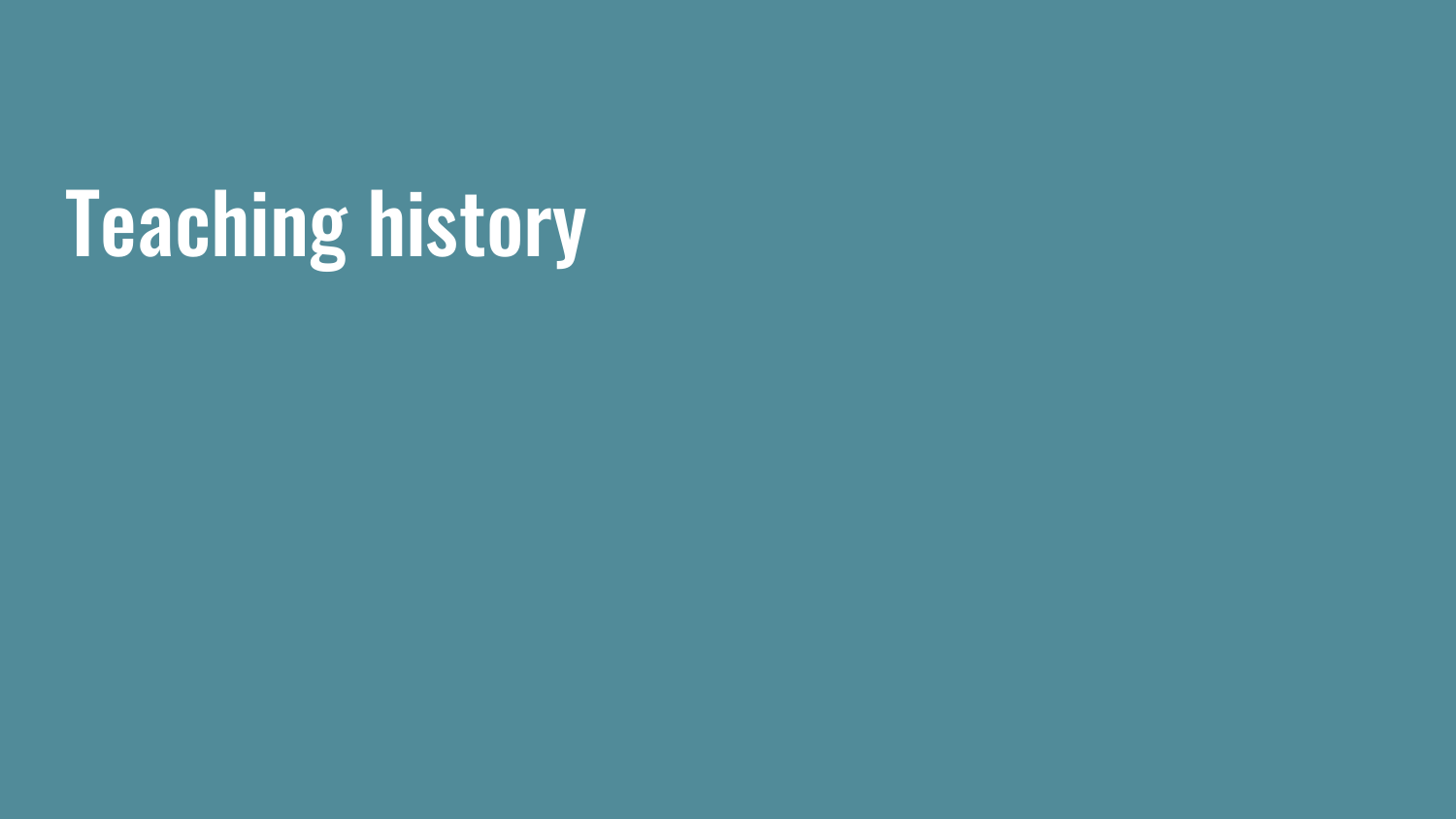While most Americans agree that it is important for students to learn about the history of racial groups other than their own, non-Black Americans are much less familiar with Black historical figures, except for MLK and Rosa Parks. *How familiar are you with ….*

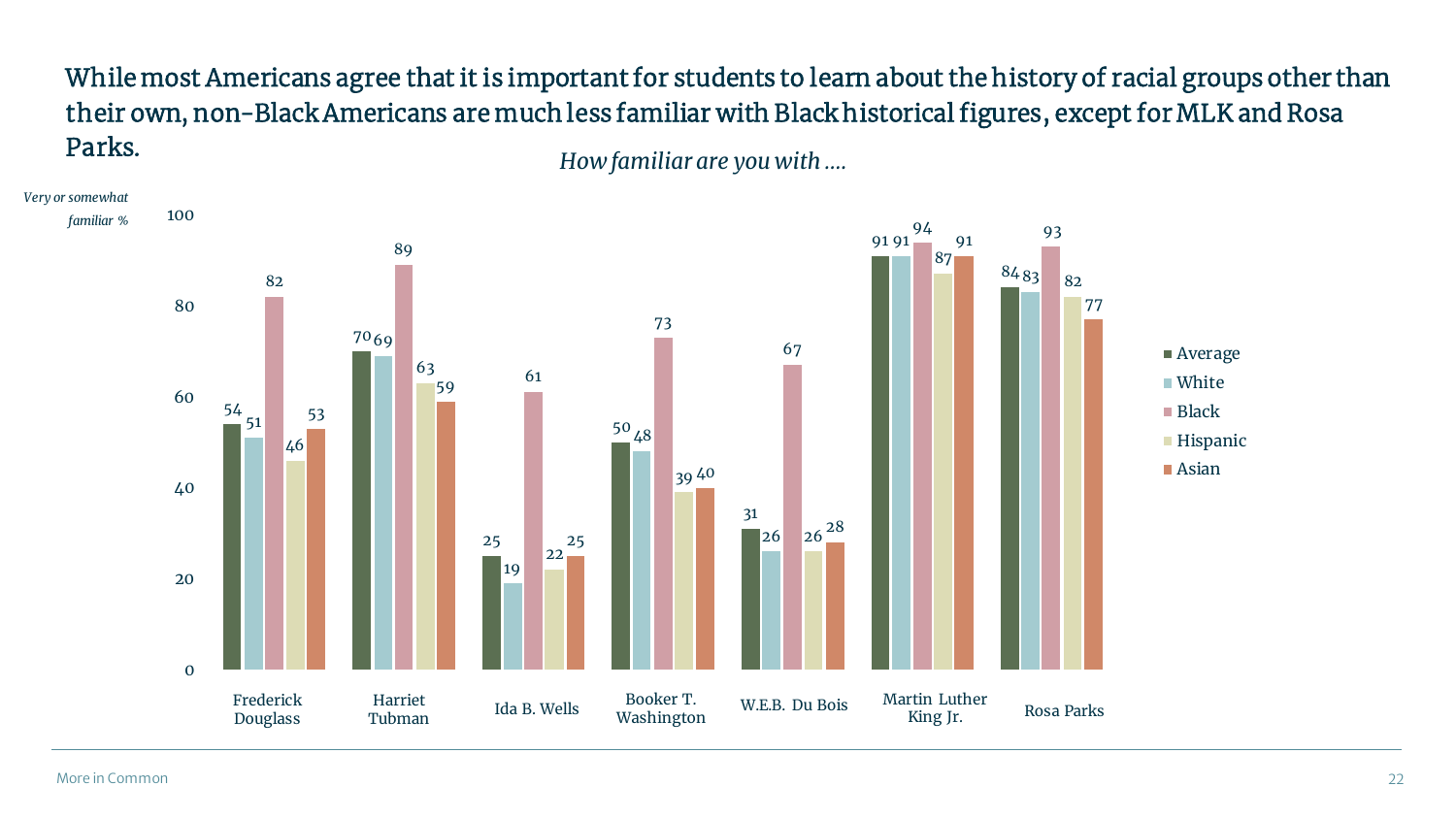

**71 Mark of the Upper State of the filter of the control of the filter of the history of racism in America.** racism in America.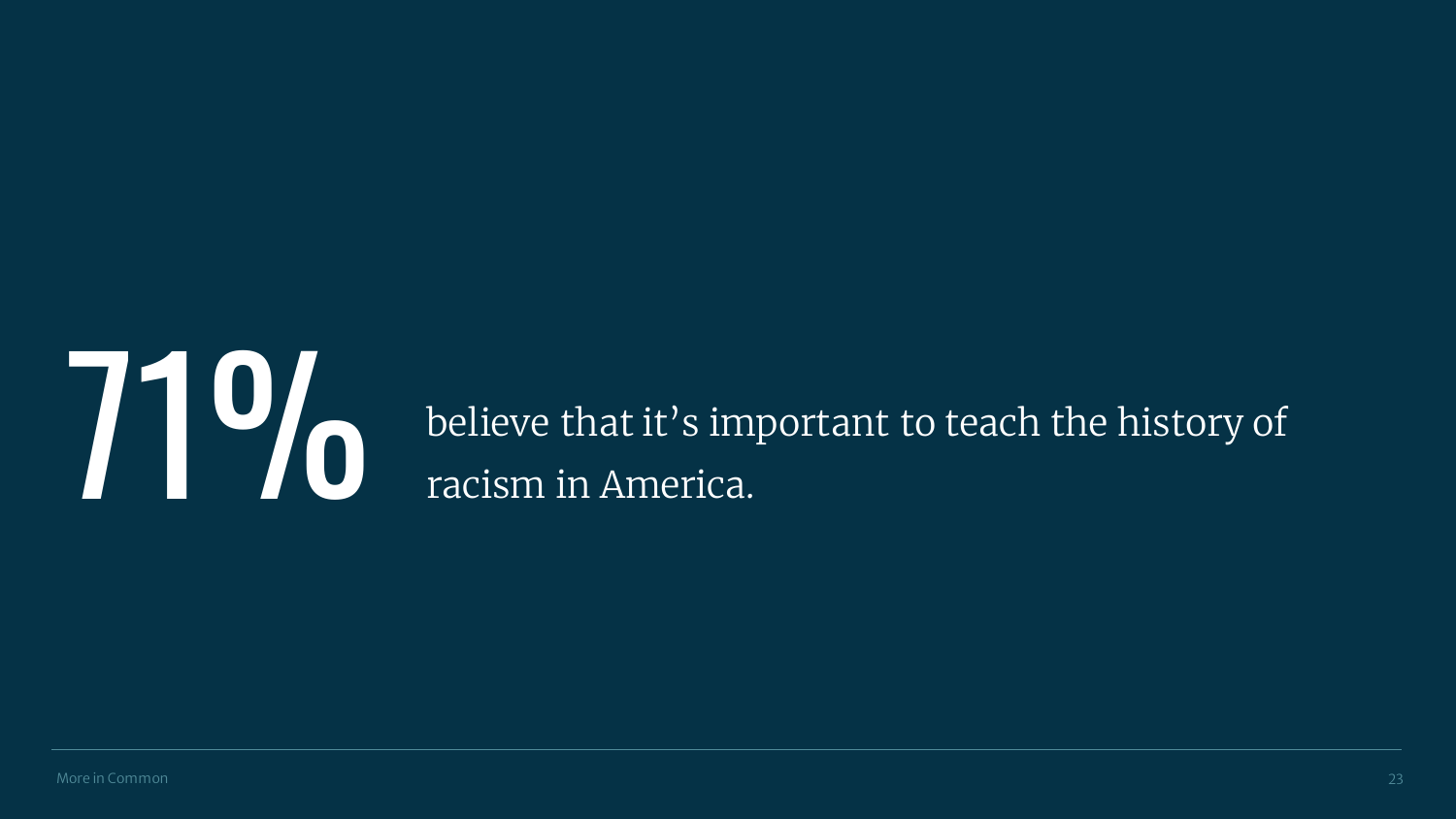#### Most Americans agree that it is important to teach students the history of racism, albeit with some partisan differences.

*Numbers in % It's important to teach the history of racism in America*



Survey question: How much do you agree or disagree with this statement?

More in Common 24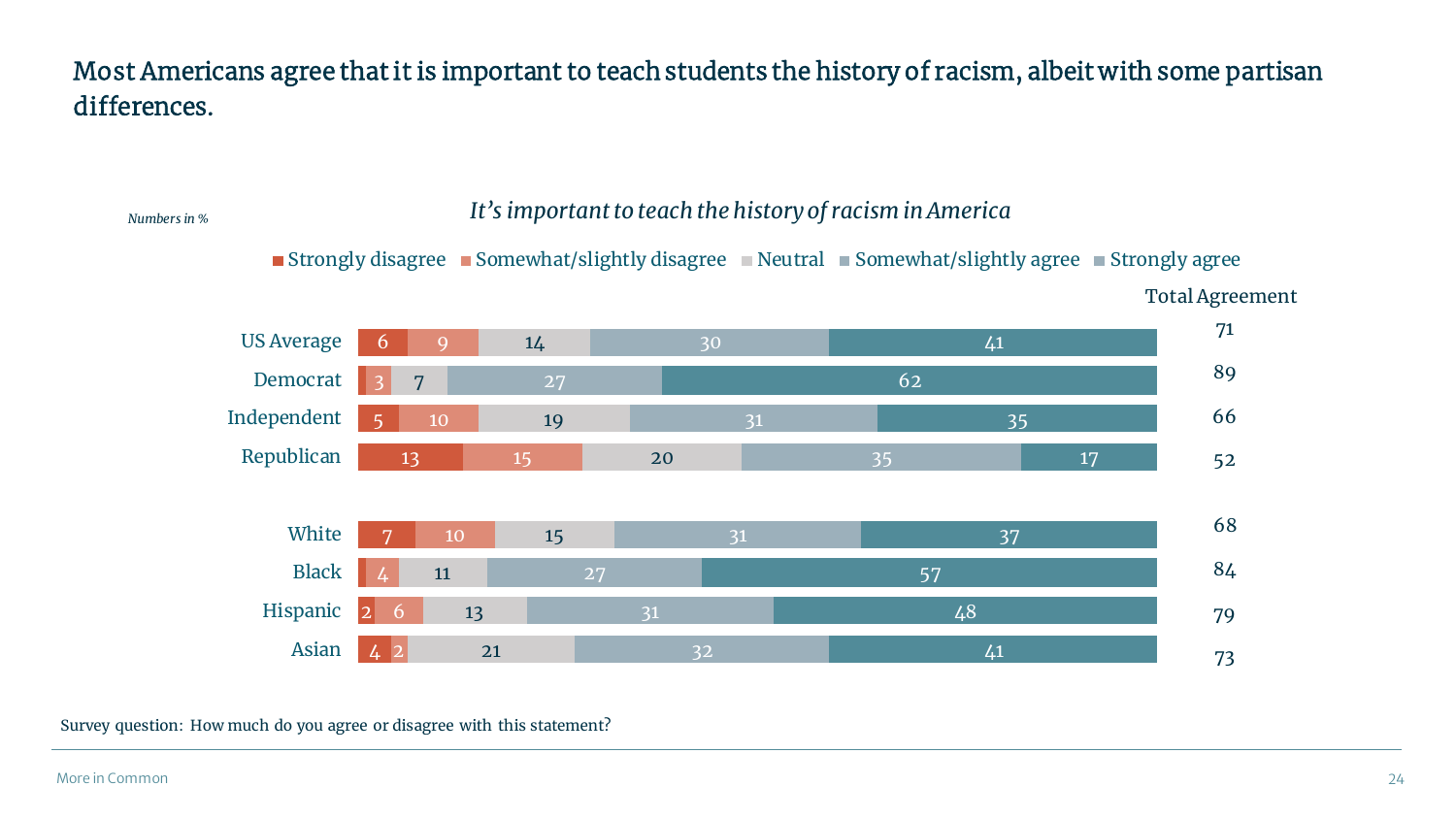#### Across generations, most Americans think it is important to teach the history of racism in America.

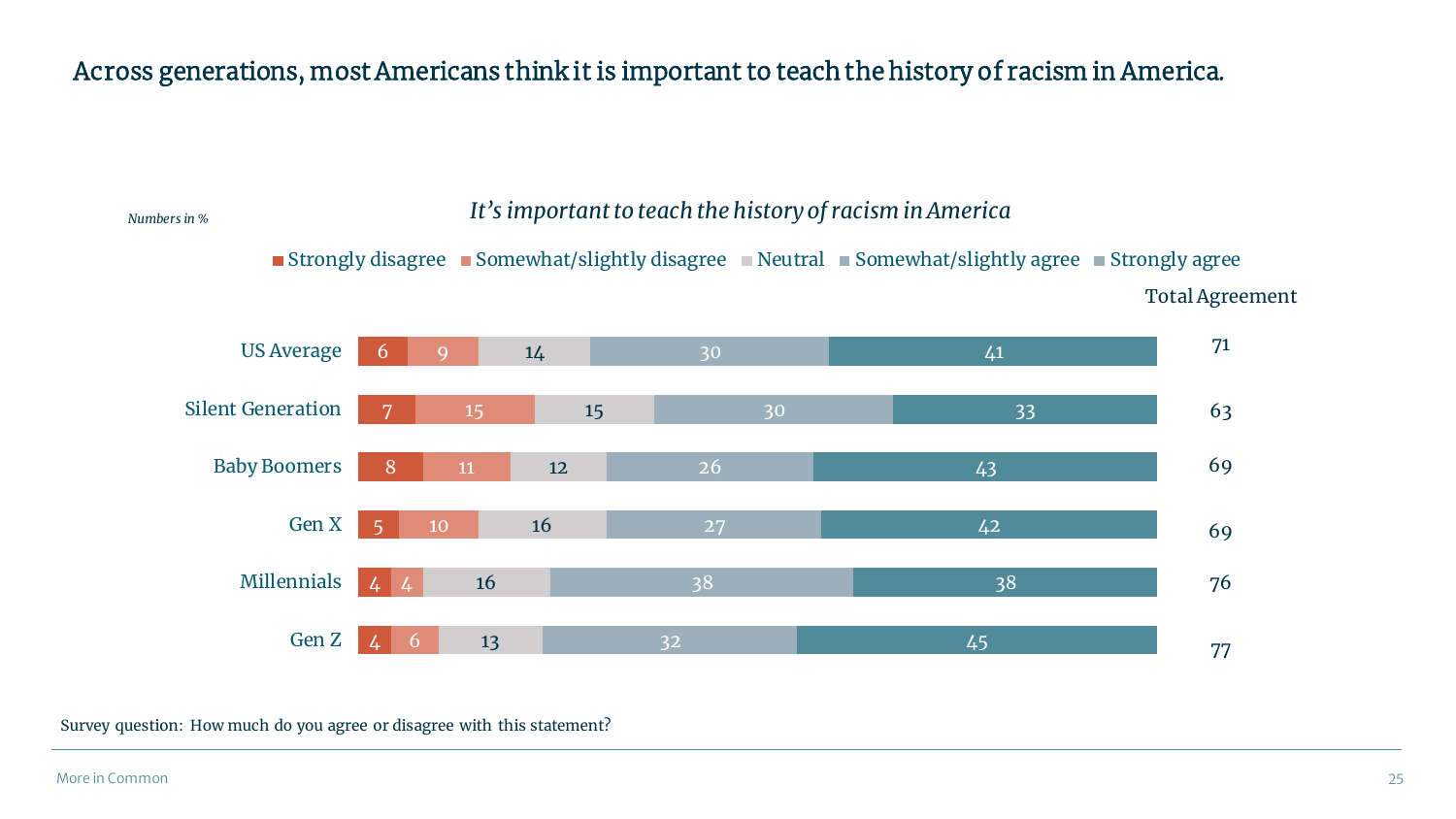#### Most Americans also agree that it is important to teach students the history of their own racial groups; slightly over half of Democrats and Black Americans strongly agree.

*It's important for students to be taught the history of their own racial backgrounds Numbers in %*

■ Strongly disagree ■ Somewhat/slightly disagree ■ Neutral ■ Somewhat/slightly agree ■ Strongly agree

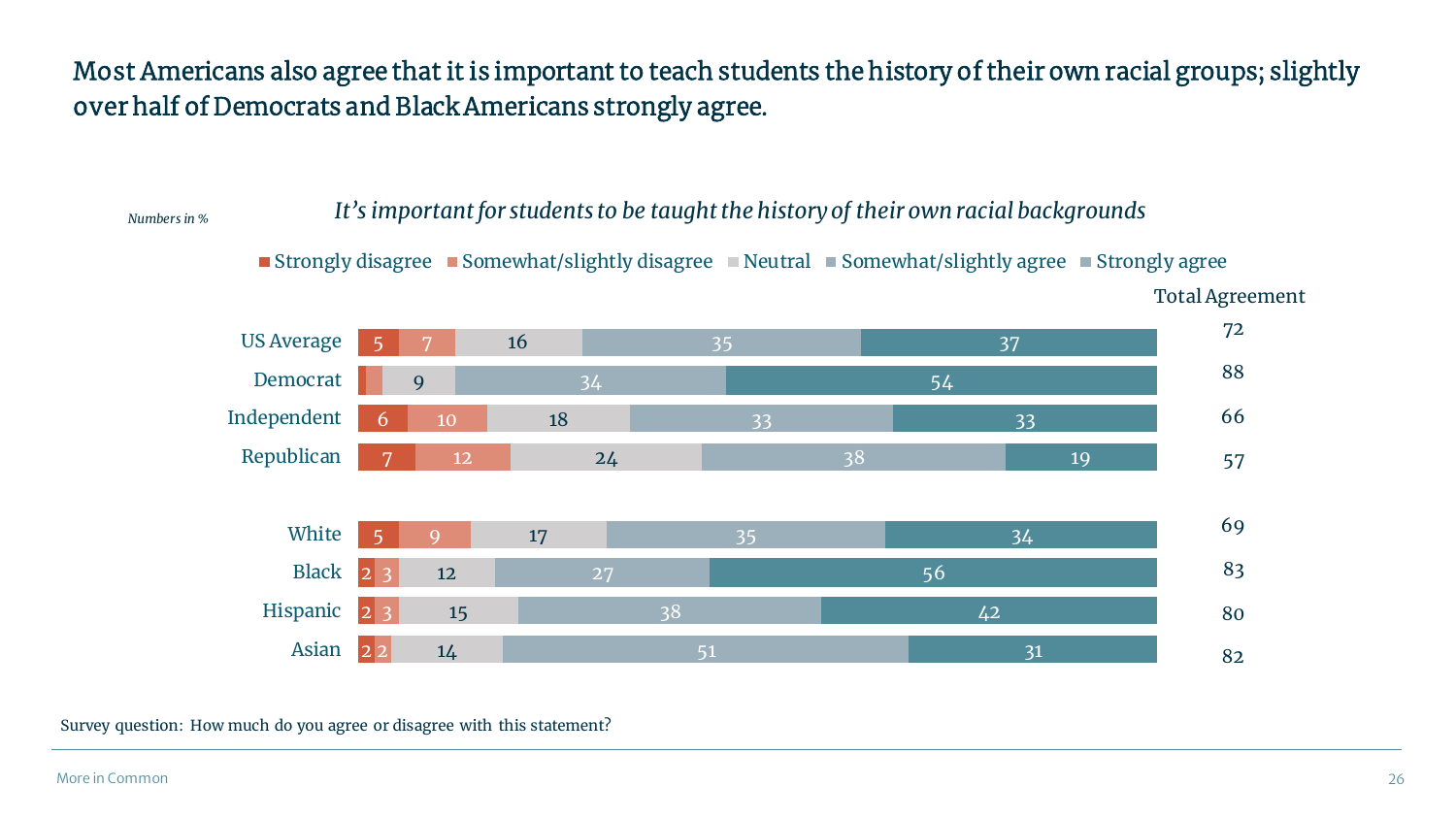Across generations, most Americans think it is important that students be taught the history of their own racial backgrounds.



Survey question: How much do you agree or disagree with this statement?

More in Common 27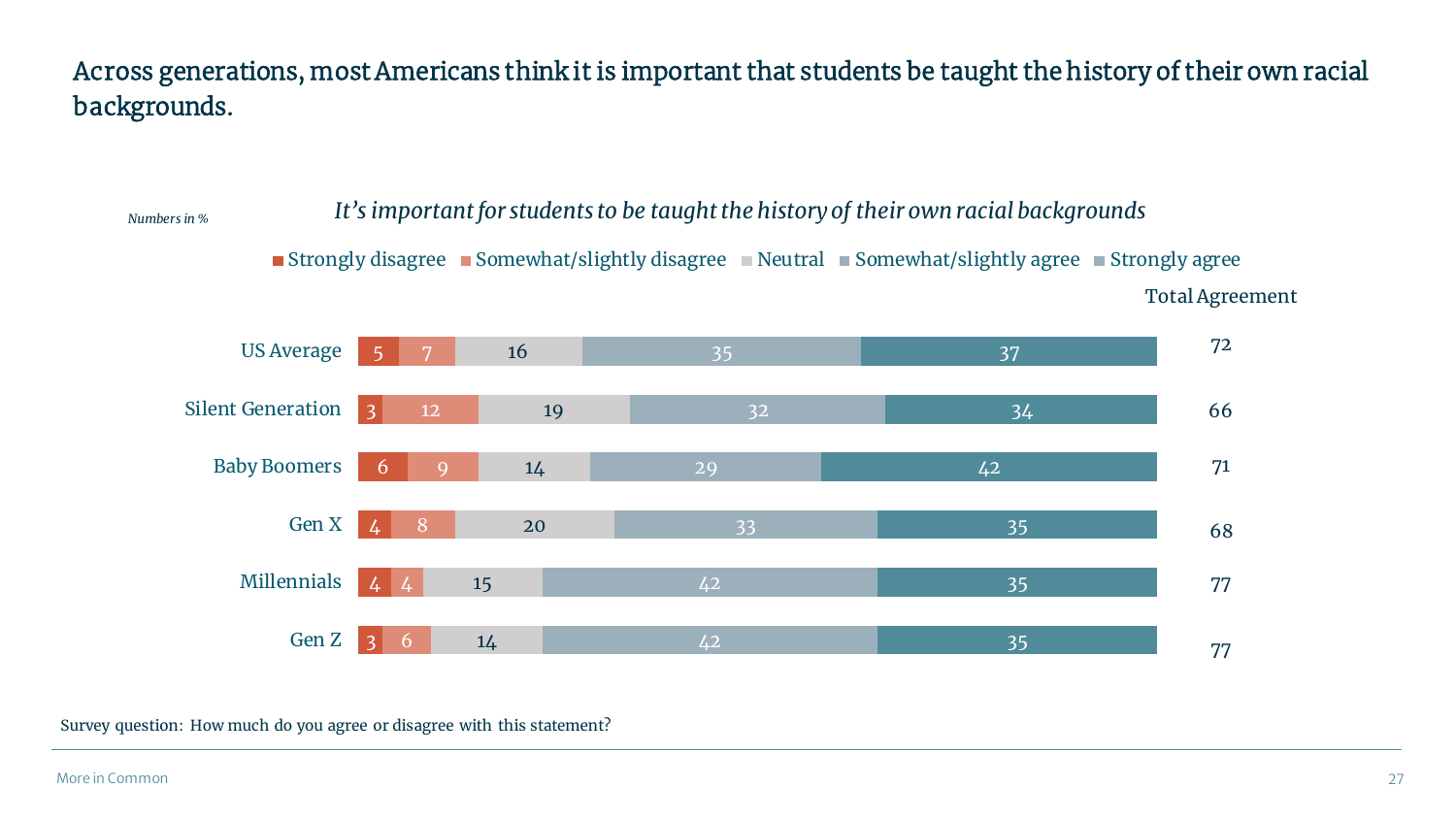#### Most Americans, regardless of political affiliation and racial backgrounds, agree that it is important for students to learn the history of Americans whose racial backgrounds are different from their own.

*It's important for students to learn about the history of Americans whose Numbers in % racial backgrounds are different from their own*

Strongly disagree Somewhat/slightly disagree Neutral Somewhat/slightly agree Strongly agree



Total Agreement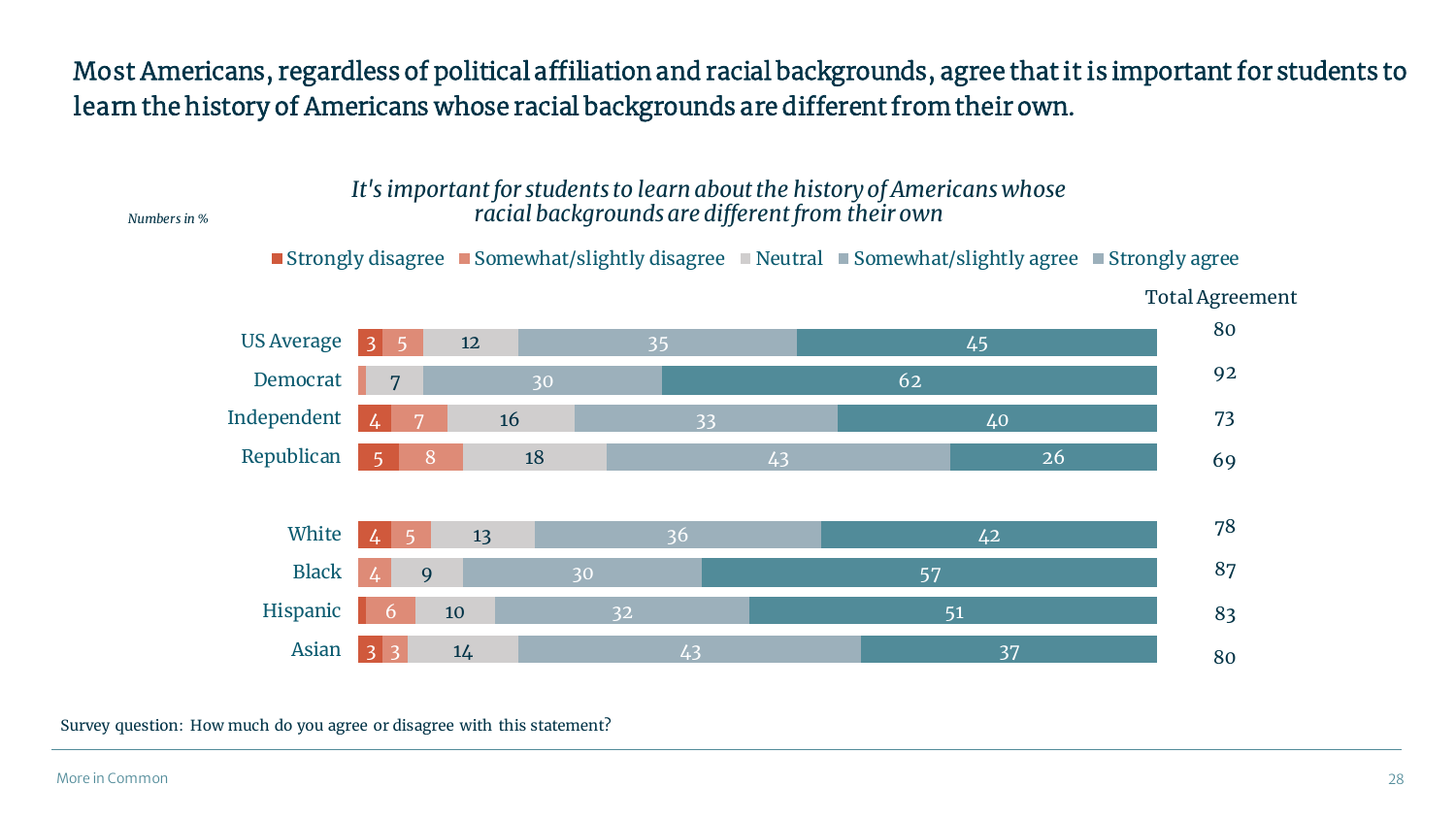#### Americans across different generations overwhelmingly believe that it is important for students to learn the history of Americans whose racial backgrounds are different from their own.

*It's important for students to learn about the history of Americans whose racial backgrounds are different from their own*

*Numbers in %*

Strongly disagree Somewhat/slightly disagree Neutral Somewhat/slightly agree Strongly agree Total Agreement

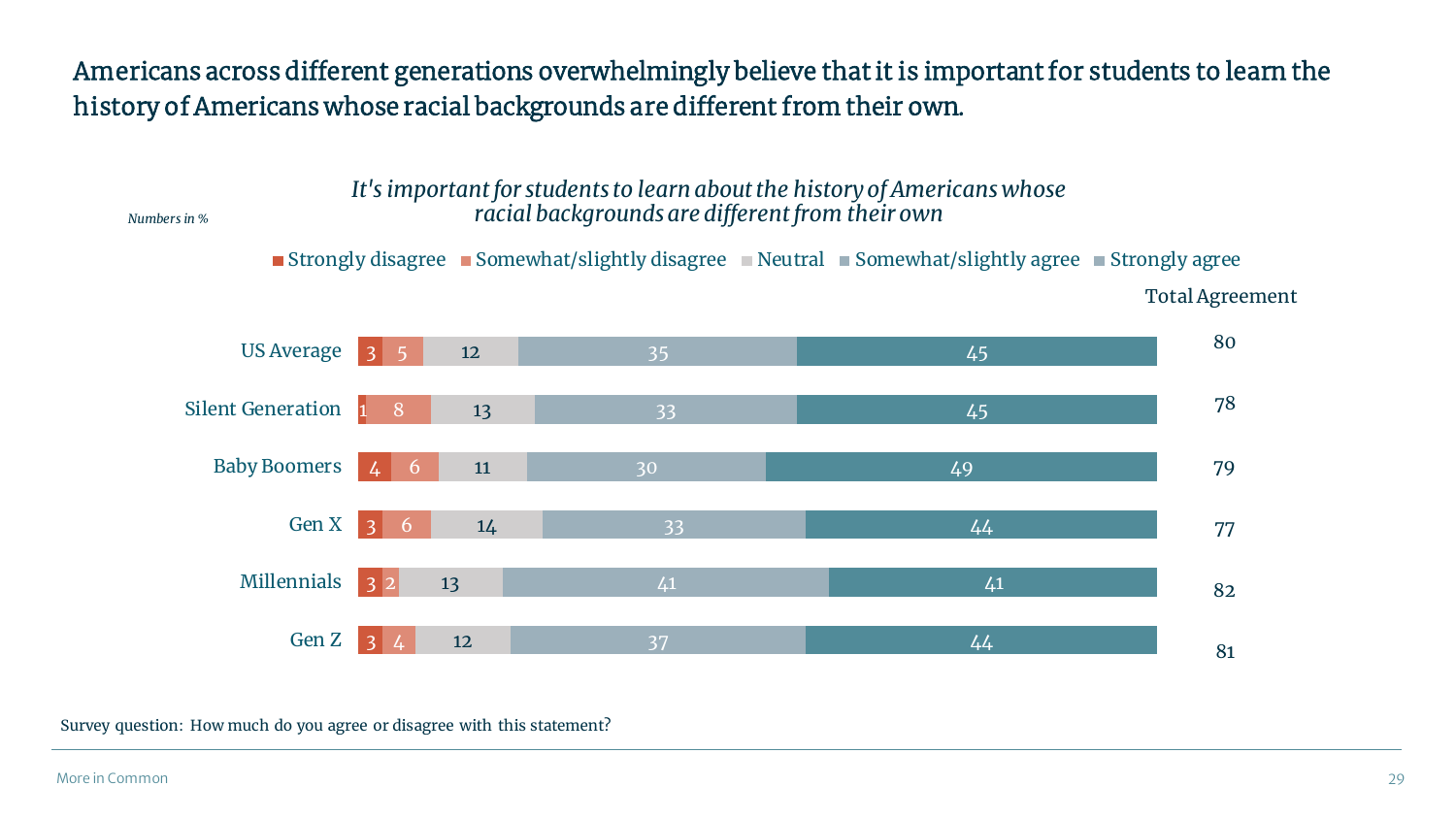#### Most Americans agree that books with offensive content should be left for students to grapple with instead of removed from schools.

#### *Books with content that may offend people should not be removed from schools or Numbers in % libraries, but rather left for students to grapple with.*

Strongly disagree Somewhat/slightly disagree Neutral Somewhat/slightly agree Strongly agree



Total Agreement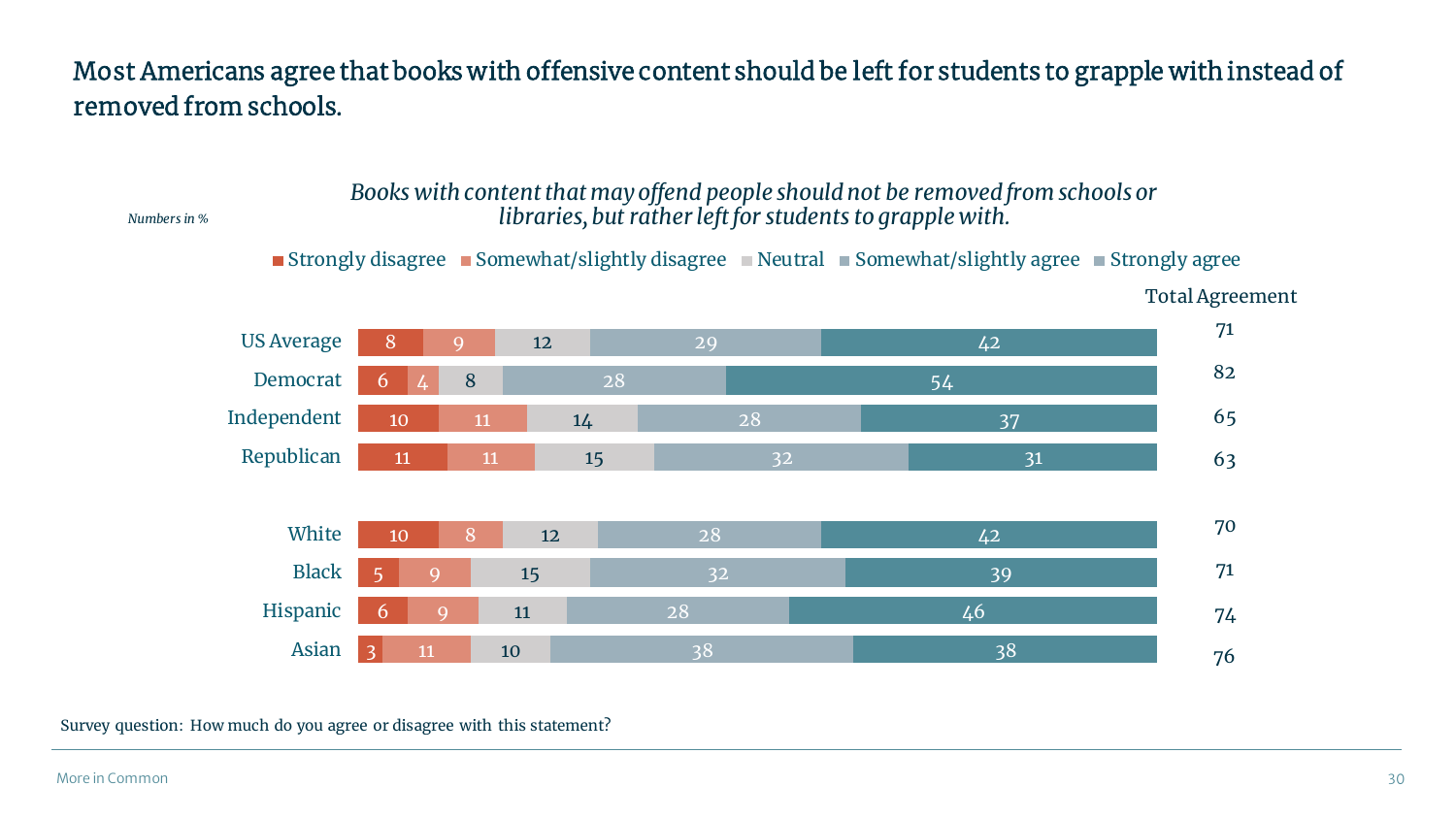#### Generational agreement exists that books with offensive content should be left for students to grapple with instead of removed from schools.

  $\overline{Q}$   $\Omega$   $\overline{O}$  Gen Z Millennials Gen X Baby Boomers Silent Generation US Average Strongly disagree Somewhat/slightly disagree Neutral Somewhat/slightly agree Strongly agree *Numbers in % Books with content that may offend people should not be removed from schools or libraries, but rather left for students to grapple with.*

Total Agreement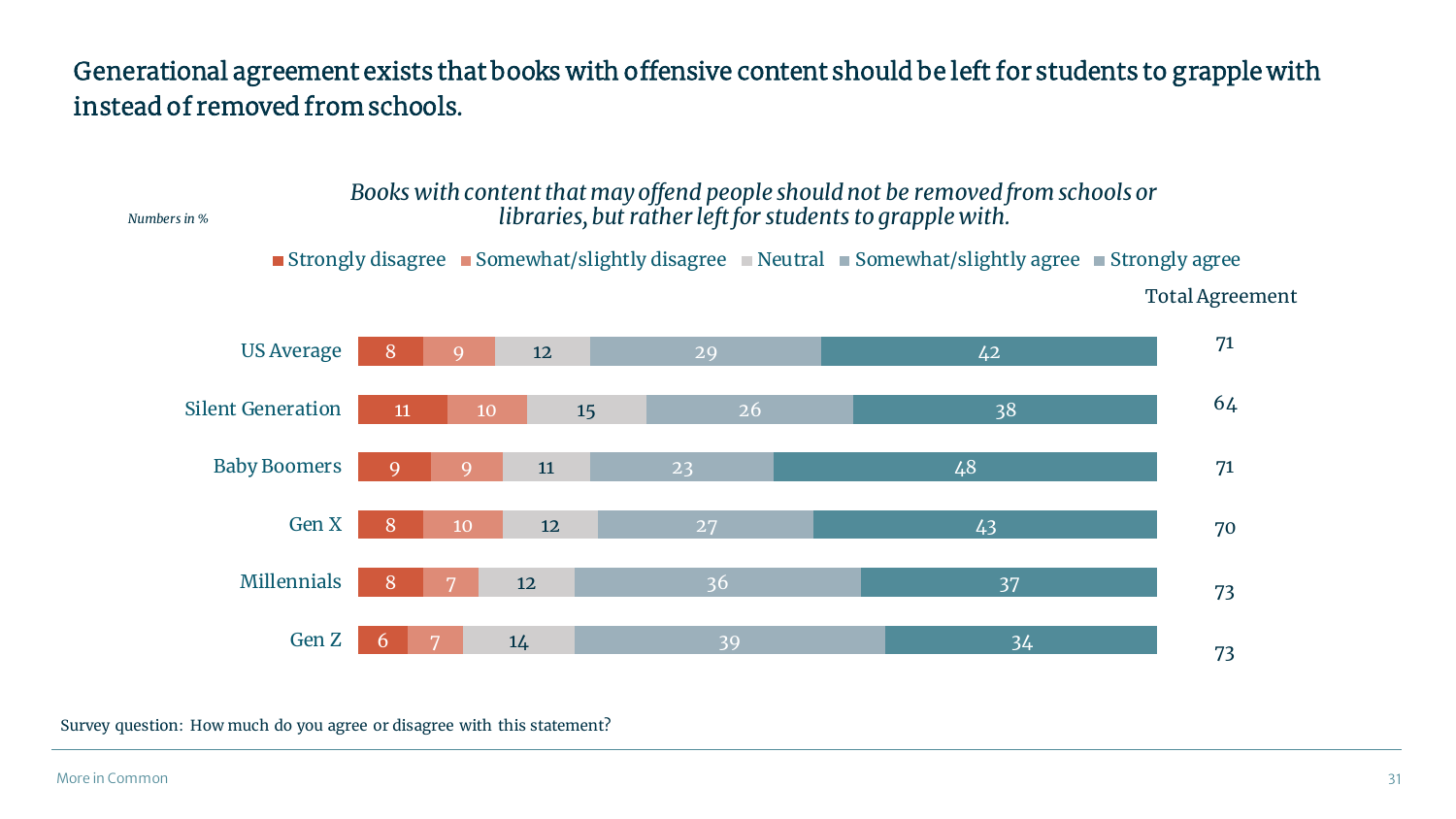## **760 Say that American identity is important to them.**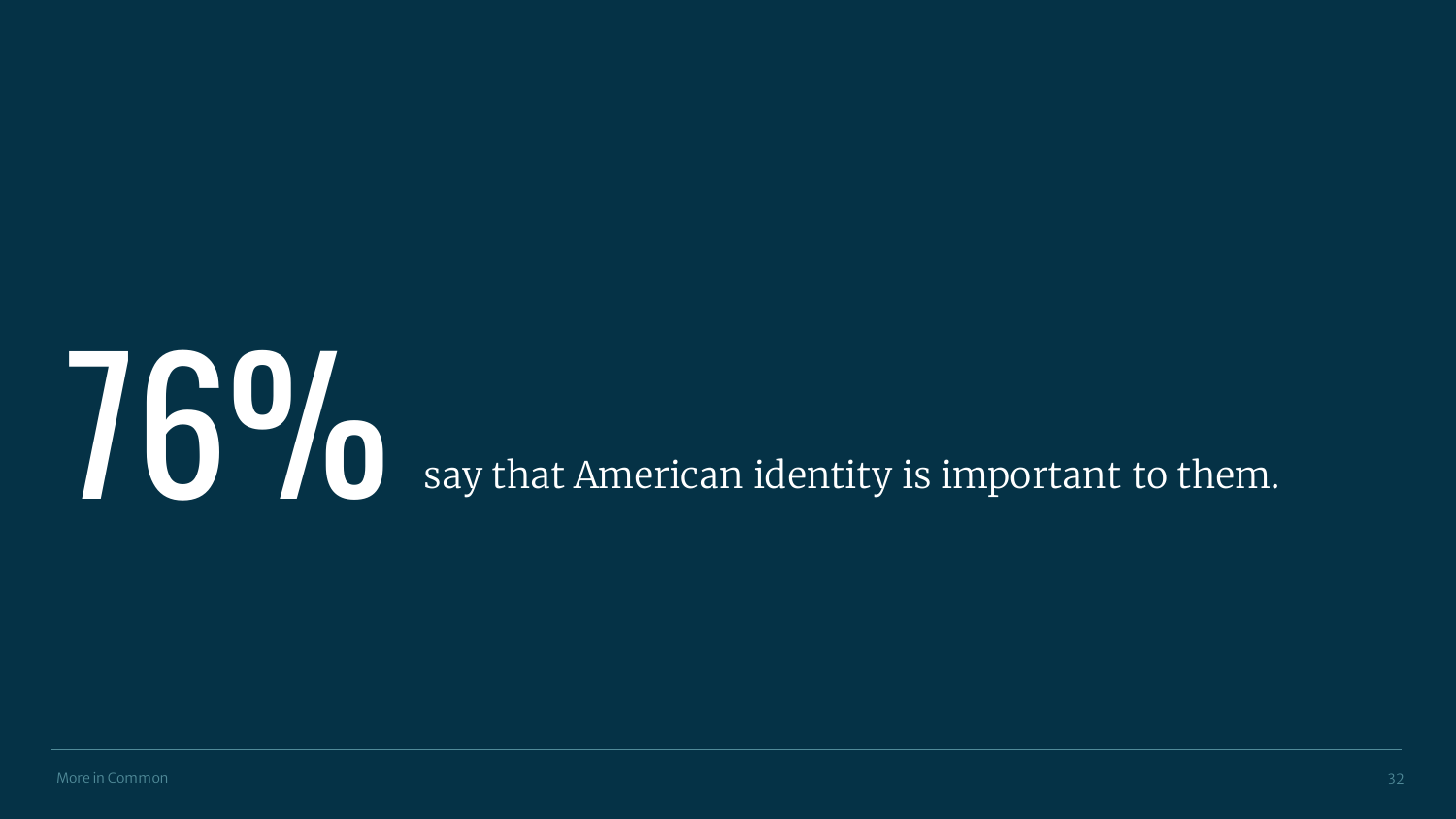#### While American identity is important across parties, it is far more important to Republicans than Democrats or Independents.

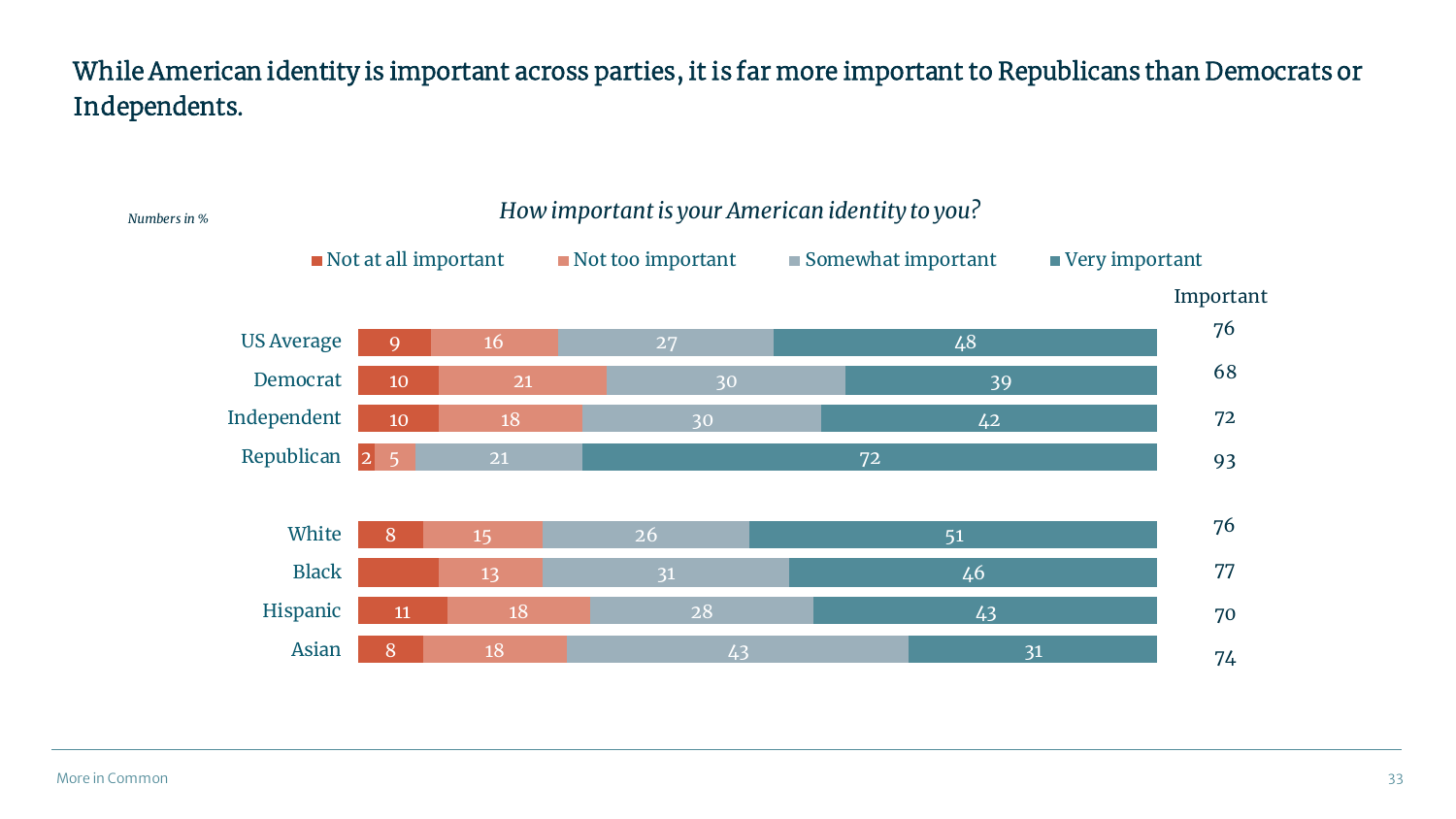#### American identity is of increasingly less importance to younger generations.



*How important is your American identity to you?*

#### *Numbers in %*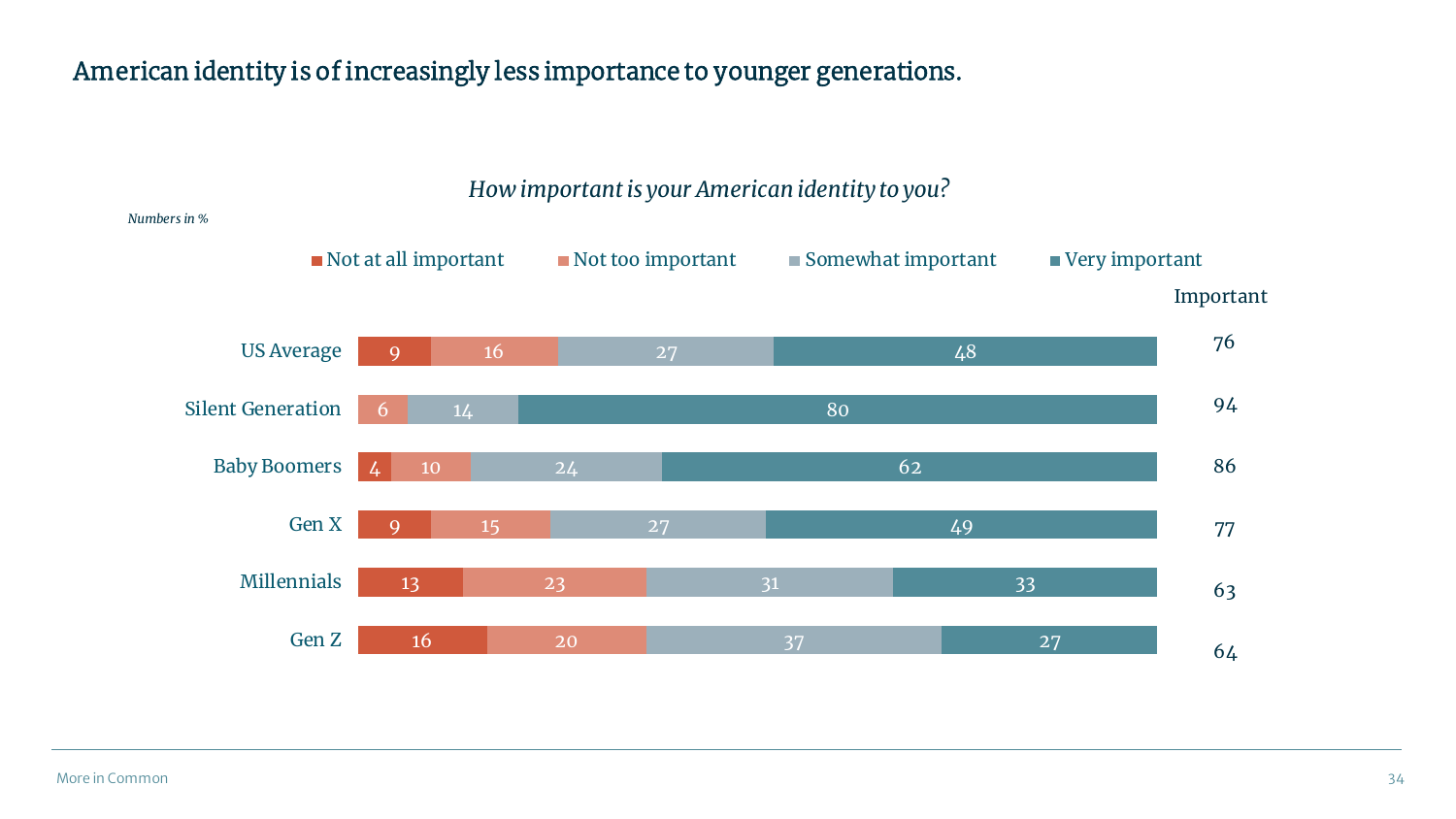### **CONCLUSION**

Together with about 4 in 5 Americans, More in Common is concerned about political division and declining social cohesion in the United States today. Discord, hostility, and dysfunction prevent our country from collaborating across parties and perspectives to solve immediate and long-term challenges. Of late, the conflict between ideological perspectives appears to have grown into a more fundamental clash between competing realities–from whether vaccines are safe to who won the 2020 election. The conflict encompasses our common identity too, as concepts of what America is as a nation become politicized, and legislators argue over what our children should learn about it. This tension and other factors help explain why just 10 percent of Americans are confident that our best days are "definitely ahead of us".

However, the American Identity research project helps to capture a reality that too often does not emerge in our political discourse. Rather than fighting for either an unapologetically positive representation of the country or a solely critical one, a majority sees the need for a nuanced, critical and transparent depiction of American history. Most see the need for the history of racism to be taught, together with education about the unique histories of different racial groups. Far from being an exercise in self-loathing, Americans that span parties, races and generations recognize that our shared identity is important.

Juneteenth is a profoundly significant and important holiday, and it's an opportunity for Americans to come together around shared values of liberation, freedom, and equality.The recognition of Juneteenth as a federal holiday presents a new opportunity to reflect on lessons of the past and weave more Americans' histories into our shared identity. As the American Identity project proceeds, we will continue to explore the landscape of this conflict with rigor and candor, while remaining committed to finding the principles, beliefs, and values that can help the country to build from a place of commonality to greater collaboration.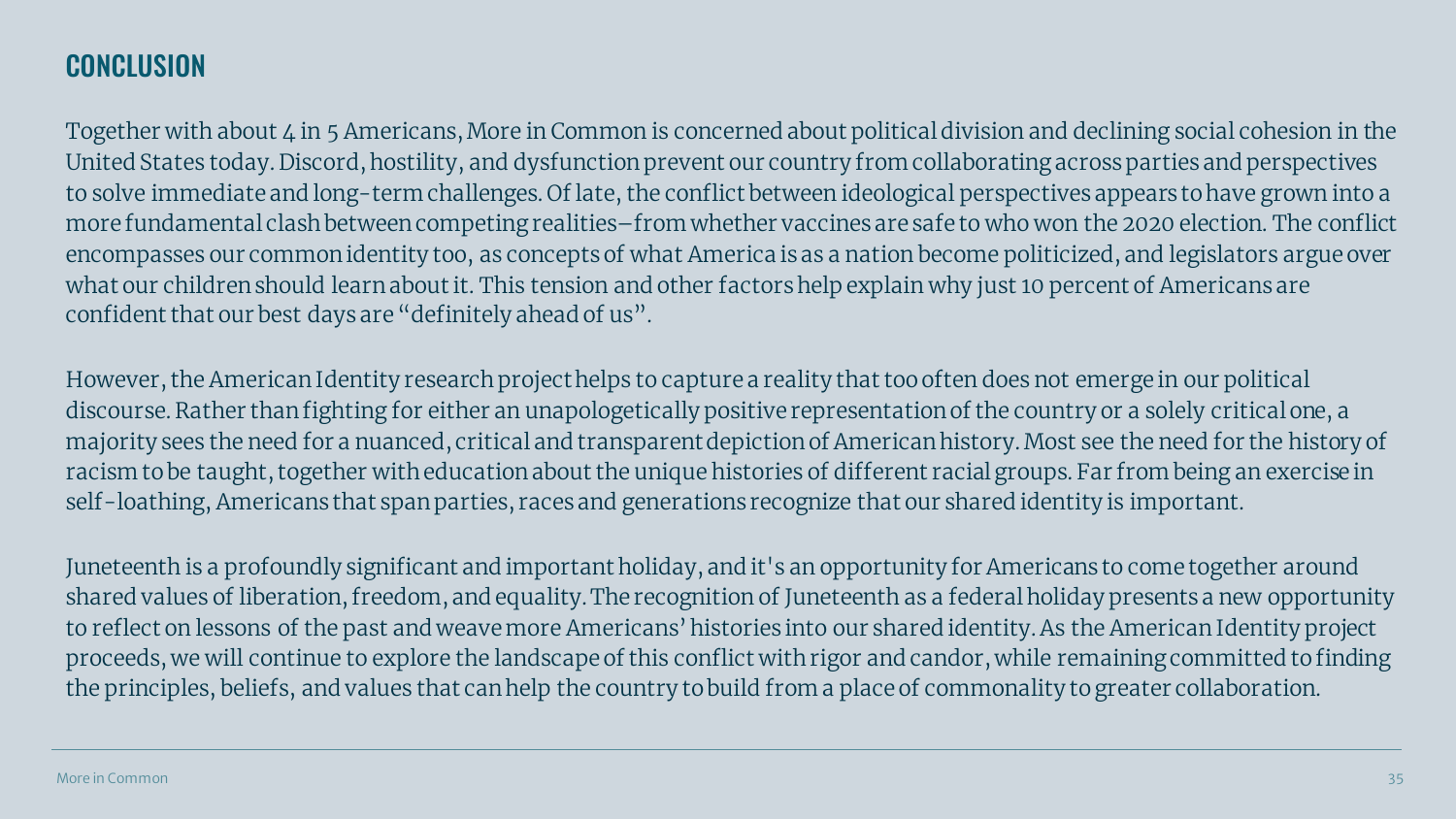## Appendix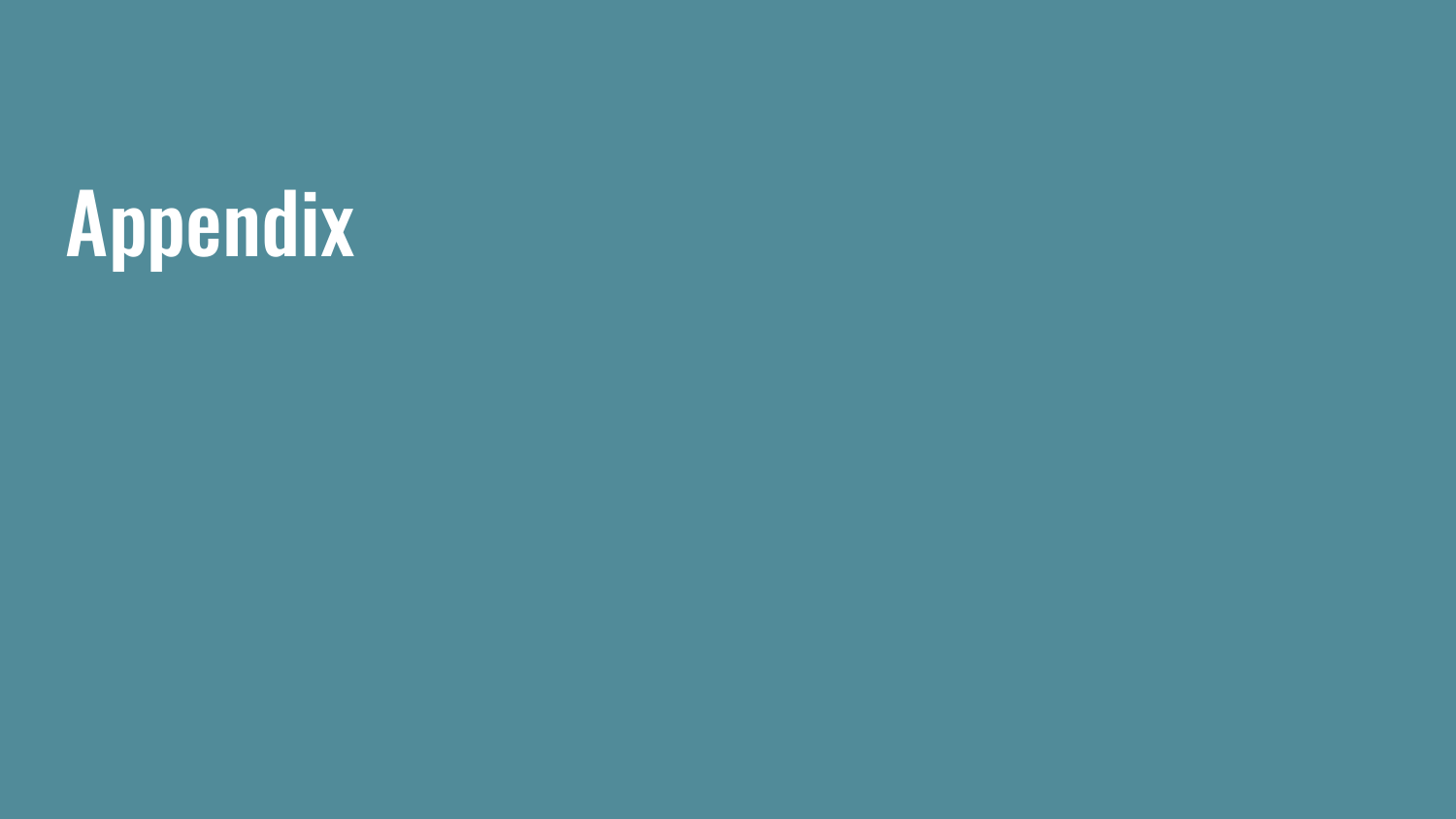Most participants in MIC's online research community learned about Juneteenth as an adult, from news media, social media, and friends or family.

> *"I learn about it as an adult. I just keep wondering why Juneteenth wasn't that famous to begin with."*

> > *– Allen, age 35-44 Black male, Disengaged, New York*

*"I learned about it as a teen on social media. Since then, I have become more aware of the historical context and current importance of this holiday. It is not widely celebrated where I live, so I have not had any significant experiences, but I do see its importance each year in little ways online and reflected on smaller news sources."*

*– Janice, age 18-24 White female, Traditional Liberal, Arizona*

*"I learned of it in college in my intro to Black Psychology class. I think it helped me understand my own struggles as Puerto Rican woman. I remember feeling like I didn't know my own history and feeling frustrated at not seeing resources readily available. I remember asking fellow African American students in my class and I remember being told that my time would come when our history would take center stage. I am still waiting."*

*– Jean, age 45-54 Hispanic female, Traditional Liberal, Massachusetts*

> *" As an adult and only in the last 10 years I have been vaguely aware. I would appreciate more education and understanding. We started attending events commemorating Juneteenth in the last 3 years."*

*– Billie, age 55-64 White female, Moderate, Indiana*

Survey question: If you have heard of Juneteenth, where did you learn about it? Did you learn about it as a child or as an adult? Have there been any significant experiences that have shaped your understanding of this day?